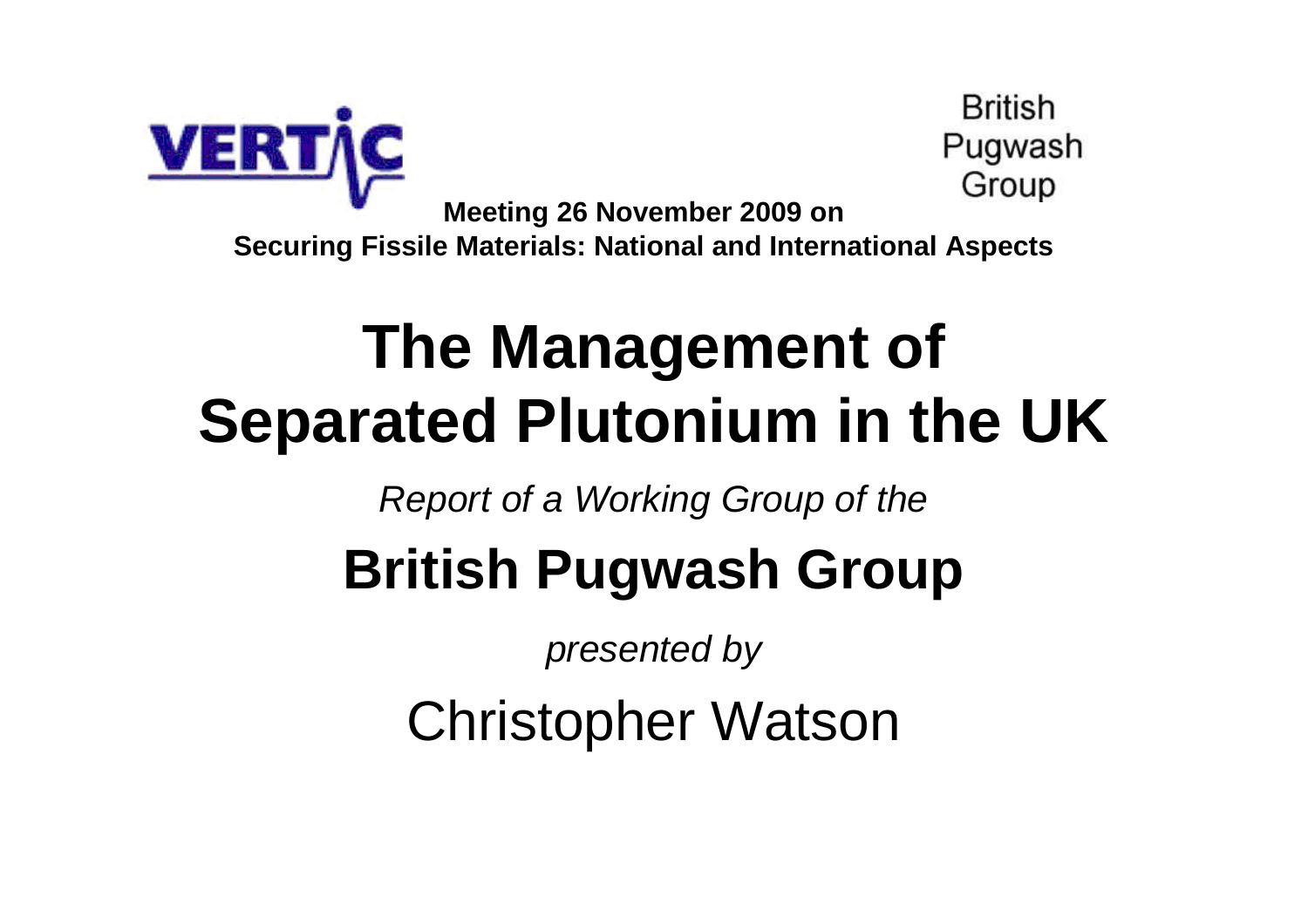## Outline of presentation

- Introduction to problem: its history and recent work
- The British Pugwash approach
- Review of Options for the management of the stockpile
	- Option 1 Do nothing
	- –Option 2 Bury it
	- Option 3 Burn it
- Summary and conclusions
- The British Pugwash Group members were:
	- General Sir Hugh Beach
	- Dr Ian Crossland
	- Prof Roger Cowley
	- Dr Jack Harris (died 3 February 2009)
	- Dr Christopher Watson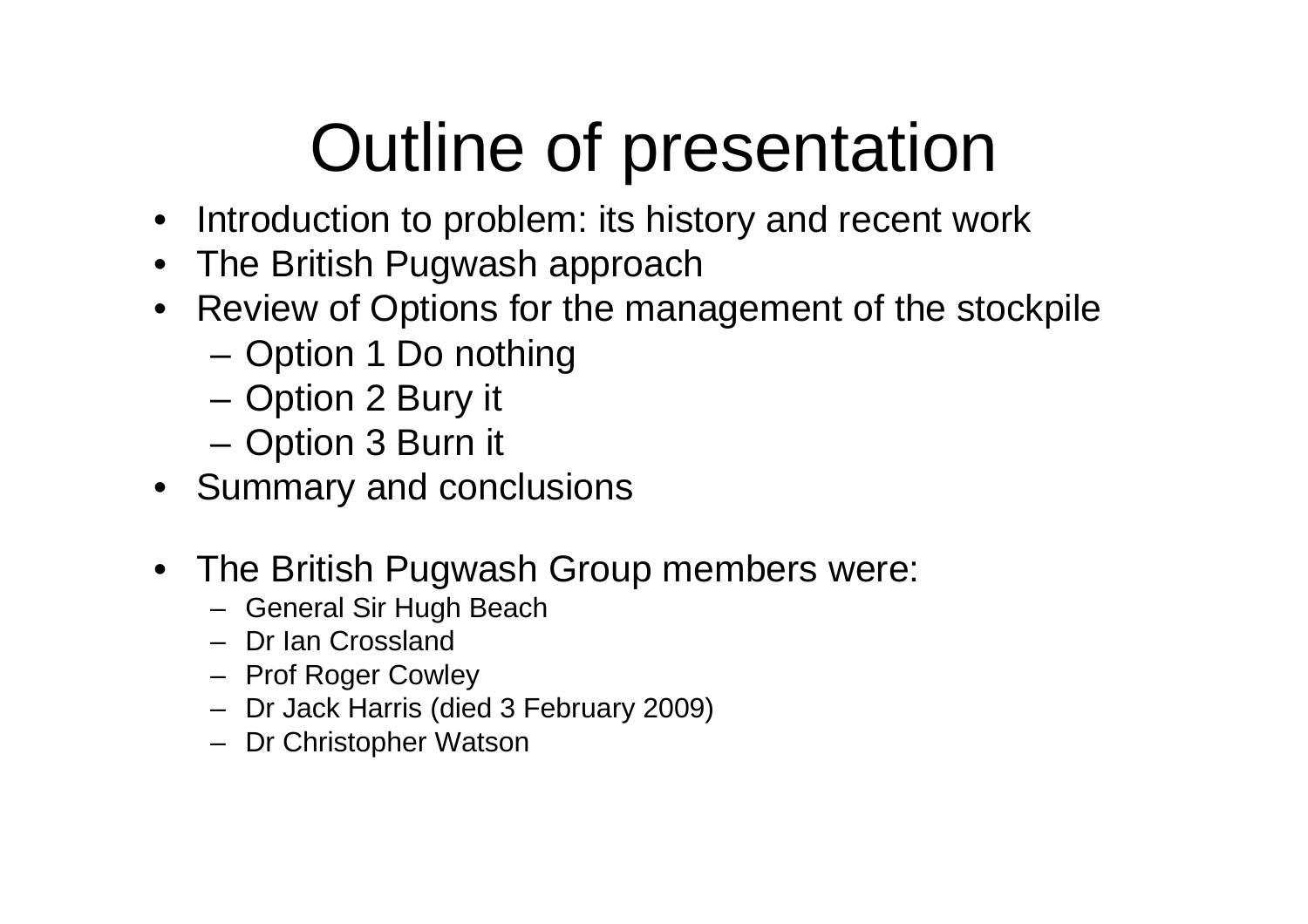### Introduction

- UK at a technical and strategic cross-roads.
- $\bullet$ It now has a stockpile of ~100 tons of separated plutonium
- •Initial motivation: fuel for **fast breeder reactors** in the UK
- $\bullet$ Strategic vision: full use of the energy in natural uranium
- $\bullet$ This vision not yet realised, and many have doubts about it
- • But the technical infrastructure to produce separated plutonium exists, and is still operating
- The problem is:
	- what to do about this stockpile
	- should the policy of separating plutonium continue?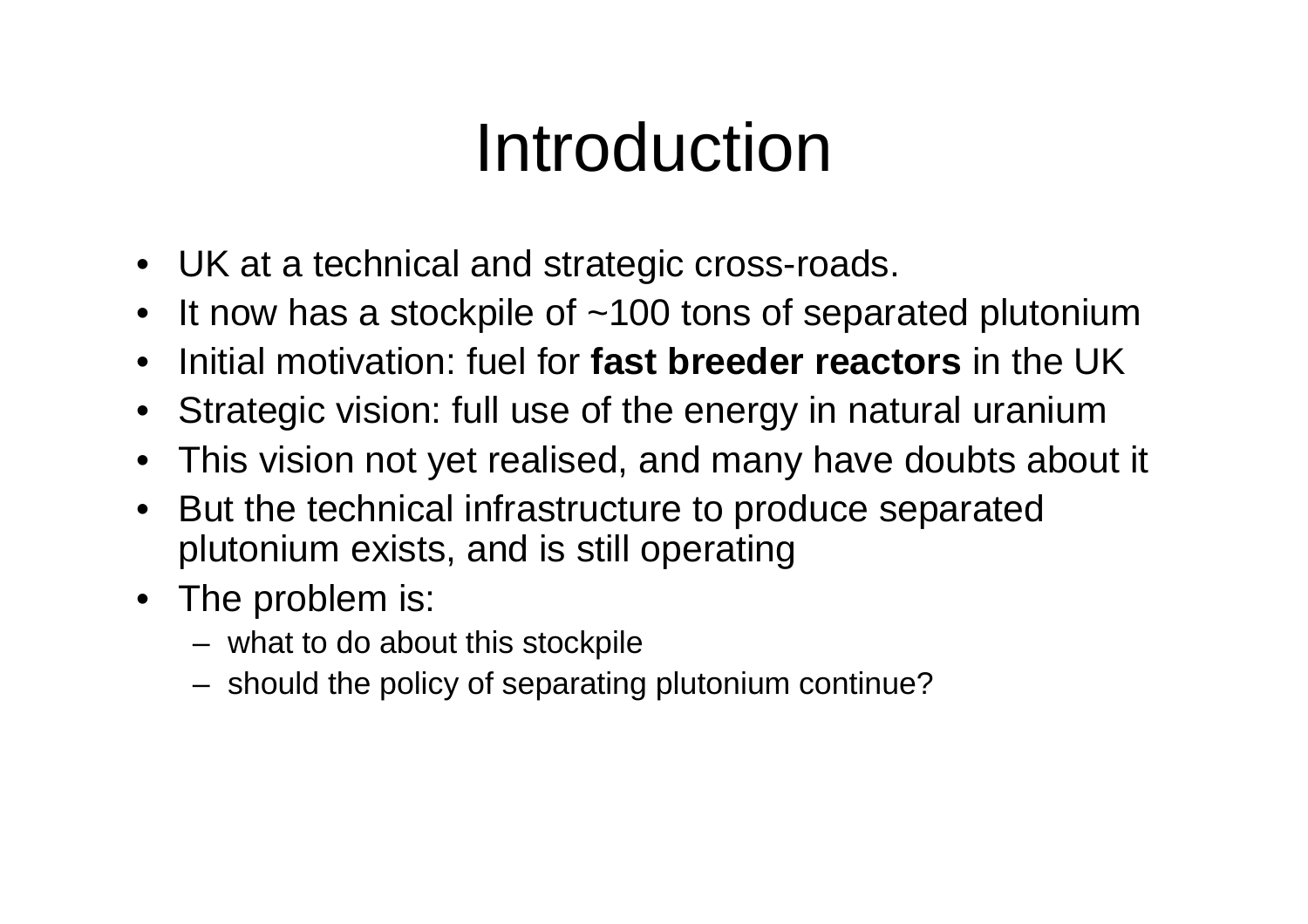# Brief history of plutonium management in the UK

- 1947 Sellafield starts making plutonium for **nuclear weapons** use
- 1965 Production becomes primarily for **civil** (**Fast Breeder)** fuel
- 1988, HMG stops fast breeder programme
- UK switches to making **MOX** fuel for non-breeder reactors
- 1993 BNFL starts up commercial MOX Demonstration Facility **MDF**
- 2001 BNFL starts up **Sellafield MOX Plant (SMP),** design 120 t/yr But there are problems:
	- –**SMP** for unpublished reasons, **never achieves its design throughput**
	- –**No UK power reactor is yet licensed to burn MOX fuel**
	- – The 9/11 attack led to major security re-evaluation: plutonium stores were judged to be at risk of theft of Pu or sabotage

In summary: by 2004 the UK strategy for managing its plutonium stockpile was in disarray.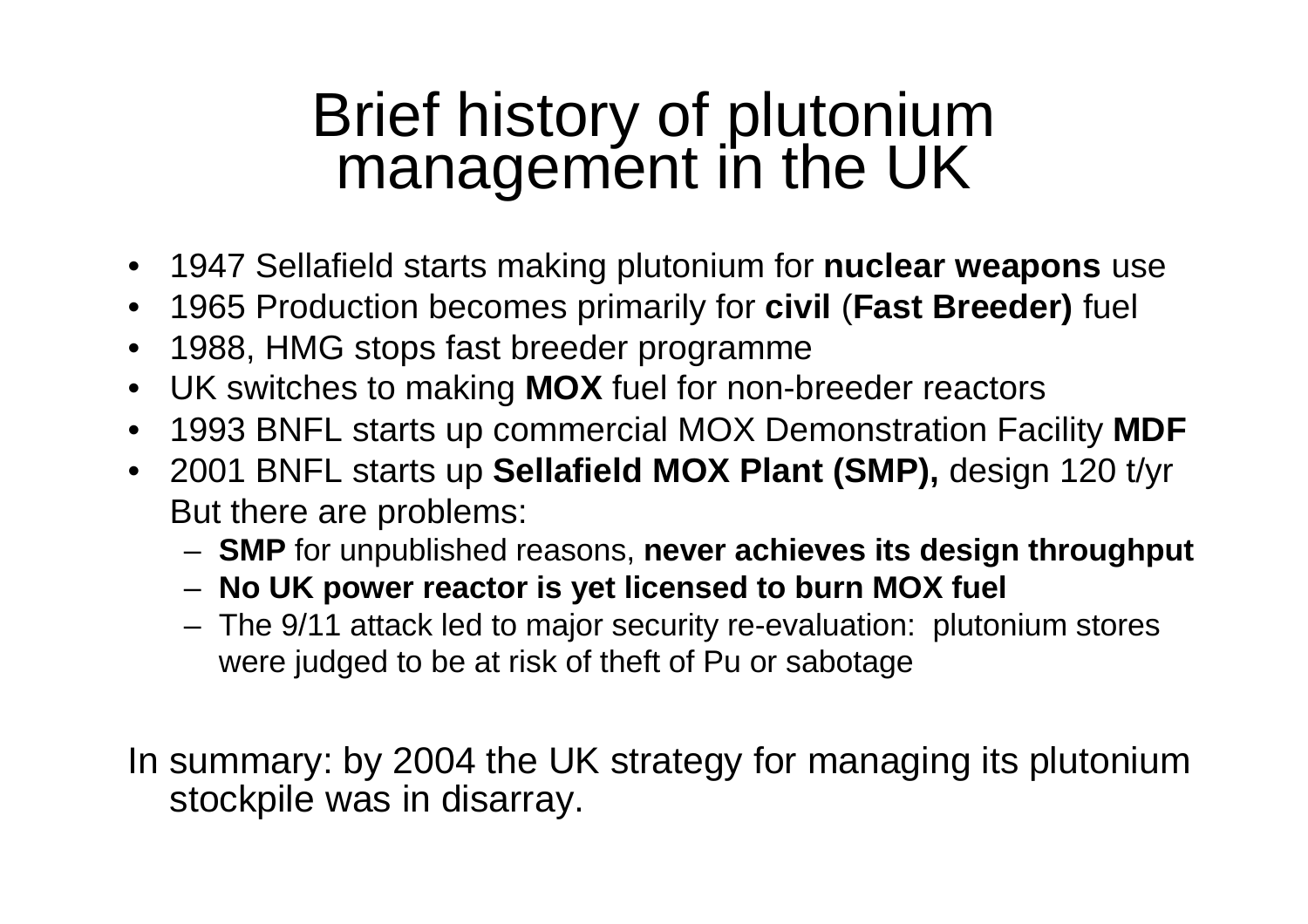### Recent developments on the problem

- In 2004 HMG dismantled BNFL; responsibility for Pupassed to the **NDA**
- During 2006-8 **NDA** undertook optioneering studies
	- – January 2009 publication of documents setting out
		- The current position on the Pu stockpile
		- Possible 'credible options' for its management
- Valuable step in direction of **openness** on Pu policy. But:
	- –no quantitative cost information
	- –little new scientific data
	- –no information about security aspects.
	- –timescales not explained and mostly extremely long
- Two important studies by the **Royal Society:**
	- **Links of the Company** the **Mason report** (1998) recommending HMG review
	- – the **Boulton report** (September 2007) reviewed options, and made recommendations.
- July 2009 HMG published 'The Road to 2010' , promising a discussion document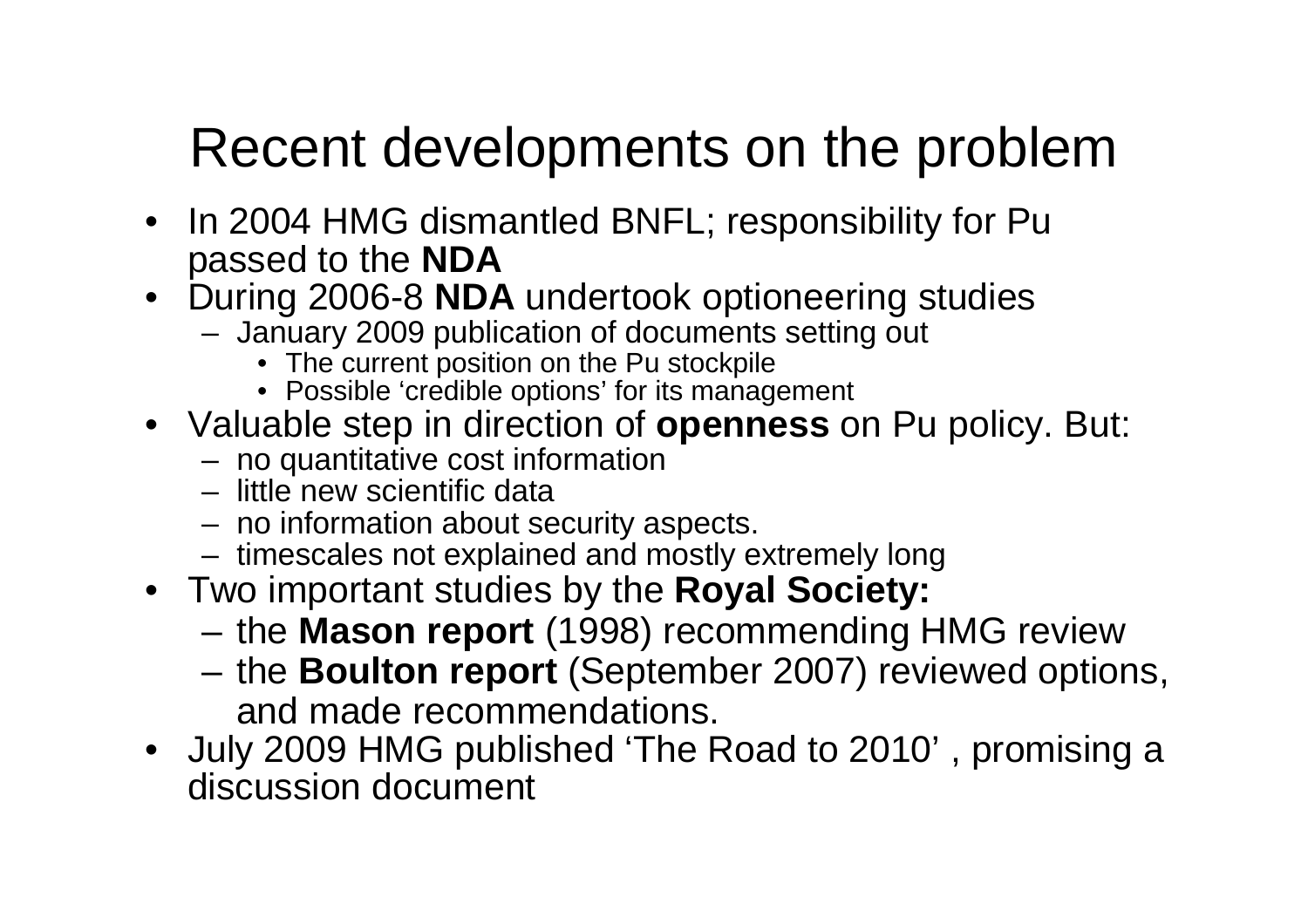## So the current situation is:

- No agreed policy on management of stockpile
- No agreed plans to correct historical mistakes
- The stockpile is vulnerable to theft or sabotage
- The world does not have a sustainable (1000 year) energy strategy which does not involve plutonium
- If other countries were to follow the UK's example on plutonium production, the risk of nuclear weapon proliferation would increase.
- So UK policy for managing plutonium is still in disarray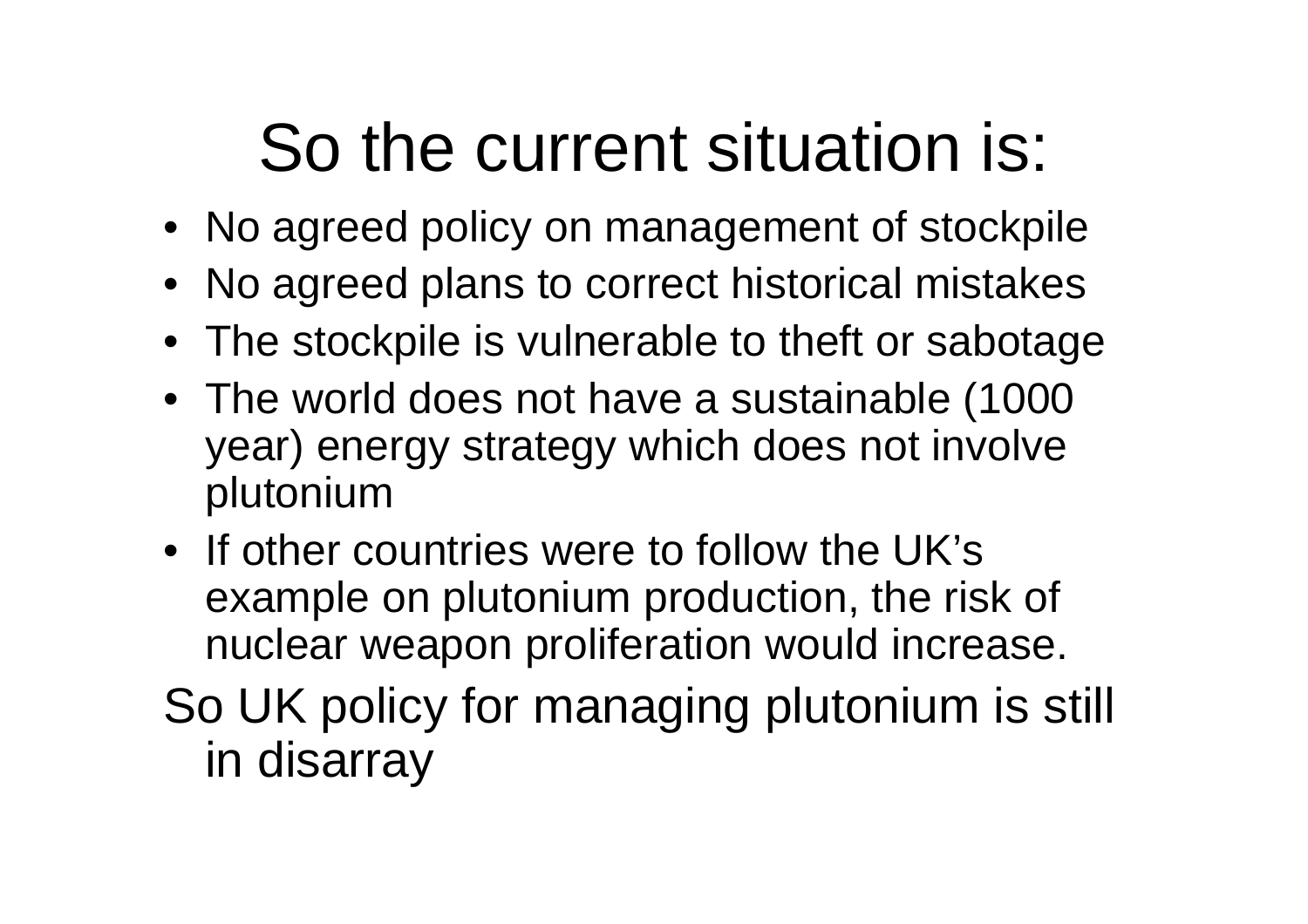### Why BPG undertook this study

- The published information did not:
	- Explain why SMP was currently operating well below its design output, or indicate feasibility and cost of remedying this;
	- Quantify the risks of leaving the stockpile in its present form;
	- Give enough cost information to inform discussion on way forward;

Work started within BPG in September 2007

- Since then, there have been three further developments:
	- The 2008 Energy White Paper proposed a substantial 'new build' of nuclear reactors, and ten possible sites have been identified
	- IPFM has highlighted the security risks of plutonium stockpiles, and urged direct disposal
	- The price of uranium has risen erratically from \$7/lb to \$136/lb in June 2007, and is now \$48/lb.
		- This strengthens the economic case for making and burning MOX fuel.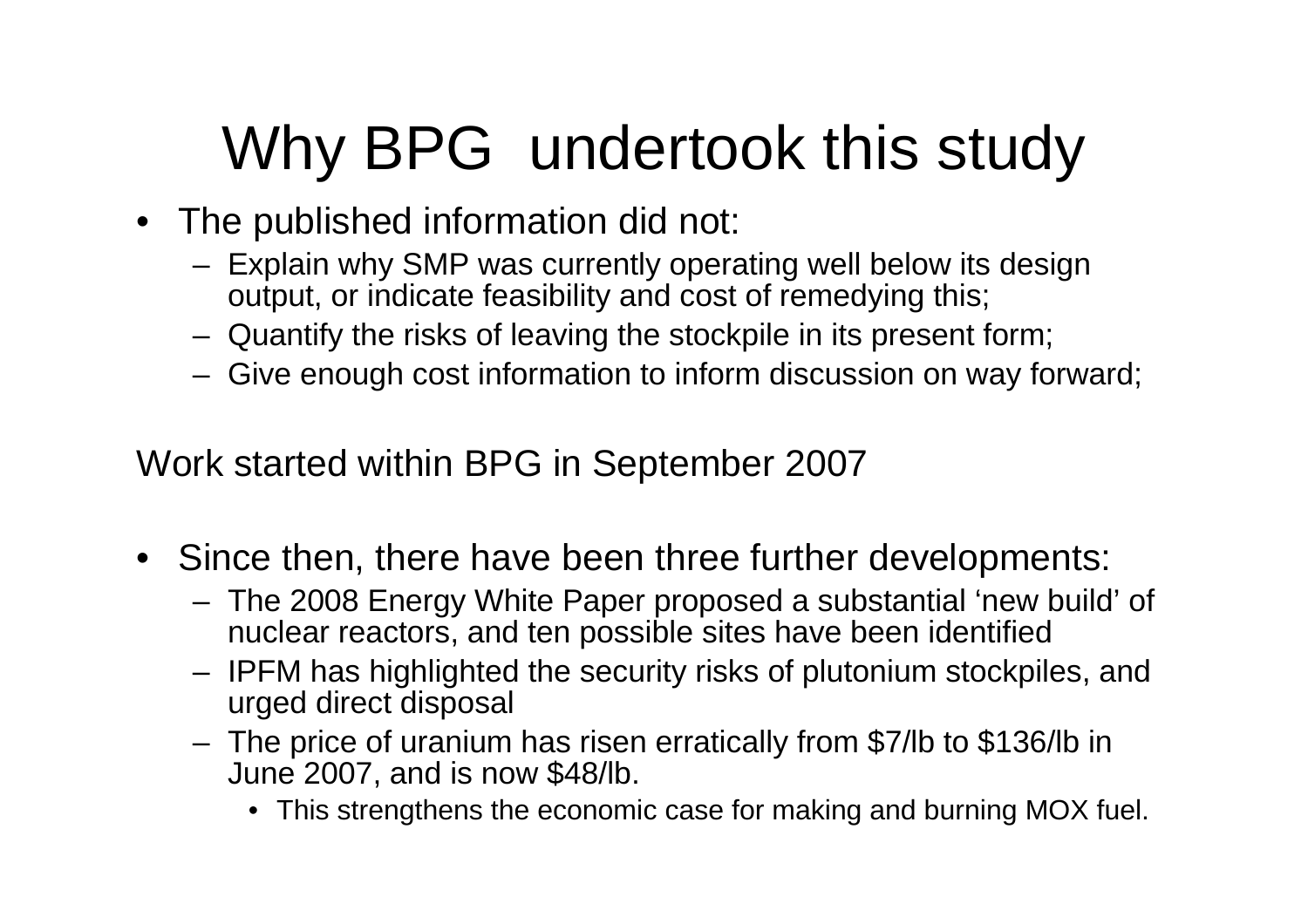## Strategic context for this study

- • National policy needs to address **two objectives** in parallel:
	- $-$  A stable energy supply policy, with built-in diversity and low  $\mathsf{CO}_2$  emissions
	- An international nuclear security regime, which contains threats from rogue states and terrorists
- The UK relies on **nuclear energy** to provide part of its**energy mix,** and now proposes up to 11 new reactors
- The international **nuclear security** situation is deteriorating.
	- Nine countries now own nuclear weapons, and others approaching the threshold.
	- At least two of them (India and Pakistan) have been close to military confrontation, and tensions could flare up there
	- Both Iran and North Korea are in dispute with the international community over their nuclear programmes
	- The Non-Proliferation Treaty is not a guarantee of good behaviour, and it may disintegrate unless the forthcoming quinquennial review is more successful than the last
	- **Thefts of nuclear materials** reported to the IAEA are increasing. None have yet involved enough material to make a bomb, but some of them have been getting close
	- The general level of **terrorism** has risen sharply in the past decade. –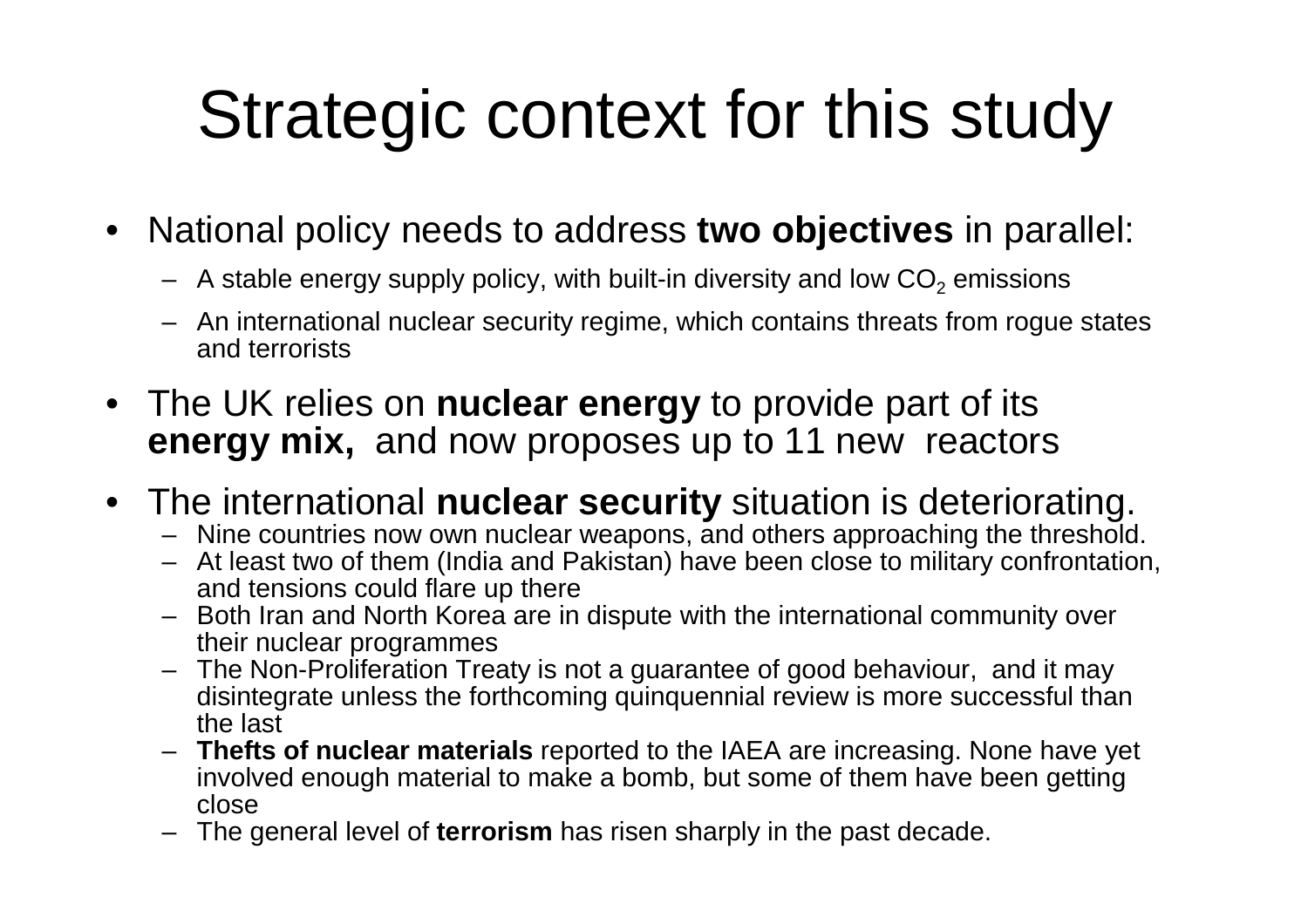## Methodology of the study

- • Opinion within BPG and beyond largely divides between two overall views:
	- **1. Security considerations** should be paramount, so the UK should take steps to prevent the emergence of the 'plutonium economy'.
	- 2. A world-wide civil '**nuclear renaissance**' is essential and unstoppable, so we should identify appropriate national and international security arrangements.
- • So we decided that the BPG study should take the form of:
	- <sup>a</sup>'champion' to make the case for each option
	- <sup>a</sup>'devil's advocate' to present the contrary arguments.
- • The report is therefore an optioneering study
	- Final recommendations not made
	- Data and arguments made to assist decision-makers to come to valid conclusions
- • Some relevant information is **classified**.
	- We have exclusively used public domain information, but have tried to draw conclusions where possible.
	- But in reaching its final decisions, HMG will need to use classified information
	- –We have therefore identified questions which they may need to consider.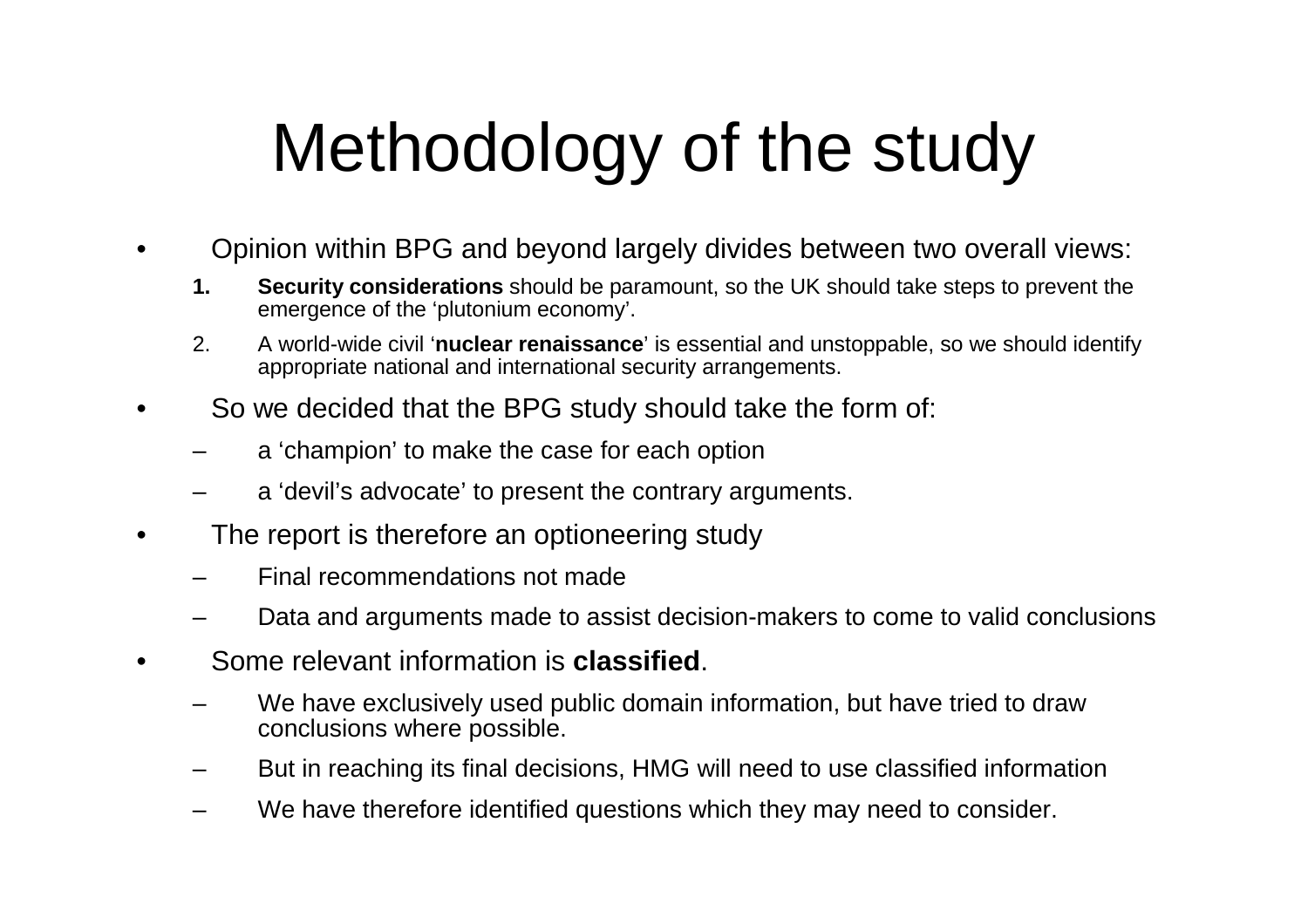### Options for the management of the UK stockpile

#### **1. Do nothing**

- Leave the plutonium in its current physical form•
- Do only what is necessary to keep the storage risks acceptably low •

#### **2. Bury it**

- Put the plutonium into a form which can be safely disposed as waste •when a repository becomes available.
- $\bullet$ The wasteform should make recovery for malign purposes difficult

#### **3. Burn it**

 Convert the plutonium into nuclear fuel suitable for use in existing or •foreseeable future reactors, either in the UK or abroad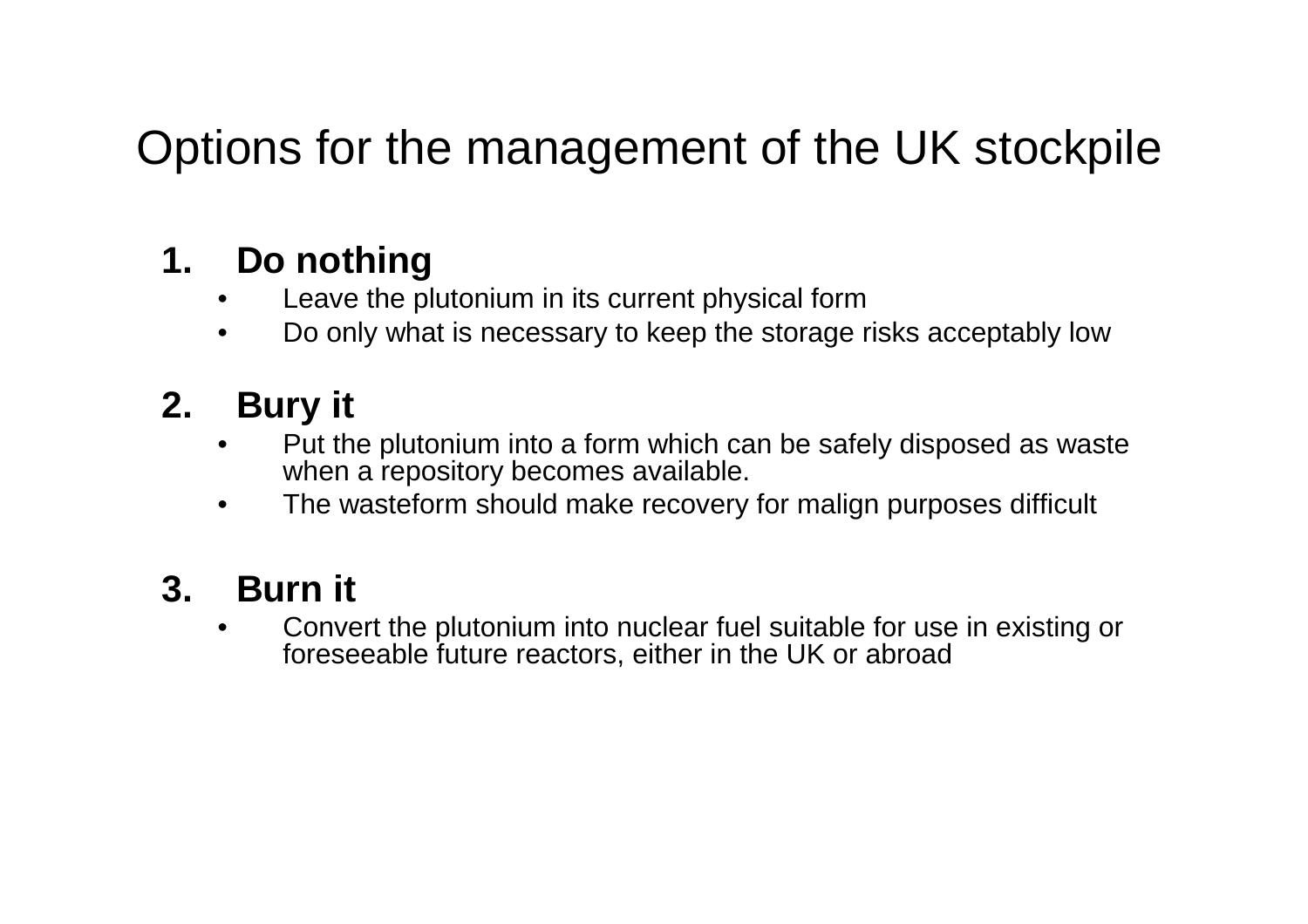### **Option 1: Do nothing**Champion: General Sir Hugh Beach

- **The default option**, i.e. it is what happens until (if) an alternative decision is taken.
- **Characteristics of the 'plutonium' at Sellafield:**
	- ~100 tons total weight (world's largest stockpile: France second)
	- Stored as powdered plutonium oxide  $PuO<sub>2</sub>$ , packed into  $~17,000$ heavy duty **steel cans** containing 5-7kg each.
	- Isotopic composition seems to be almost entirely '**reactor grade**' rather than 'weapons grade' (ie < 93% of Pu-239),
	- Reactor grade plutonium contains a significant fraction of Pu-241, which decays (with a half-life of 14 years) to form Am-241.
		- This **'in-growth' of americium** makes the older currently-stored material more difficult to handle (gamma-emission and heat source).
		- The stores are air cooled, to remove the **heat** generated by radioactive decay (about 125 W/can)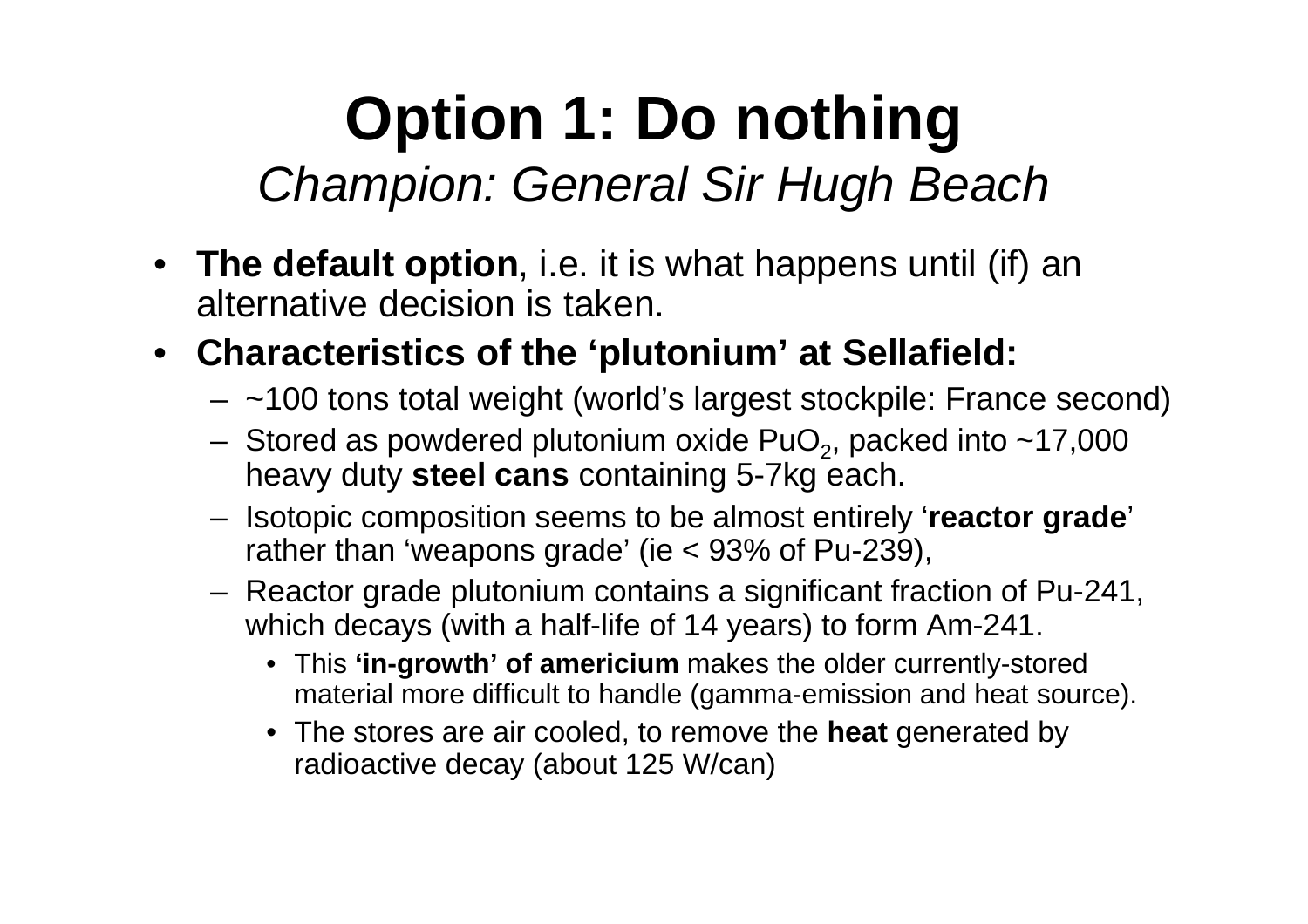#### Aerial view of Sellafield plant



Sellafield has two operational plutonium stores:

- Magnox store capacity extended to 80 tons
- THORP store capacity approximately 45 tons.

The locations of these stores are shown on several unofficial maps accessible on the web:

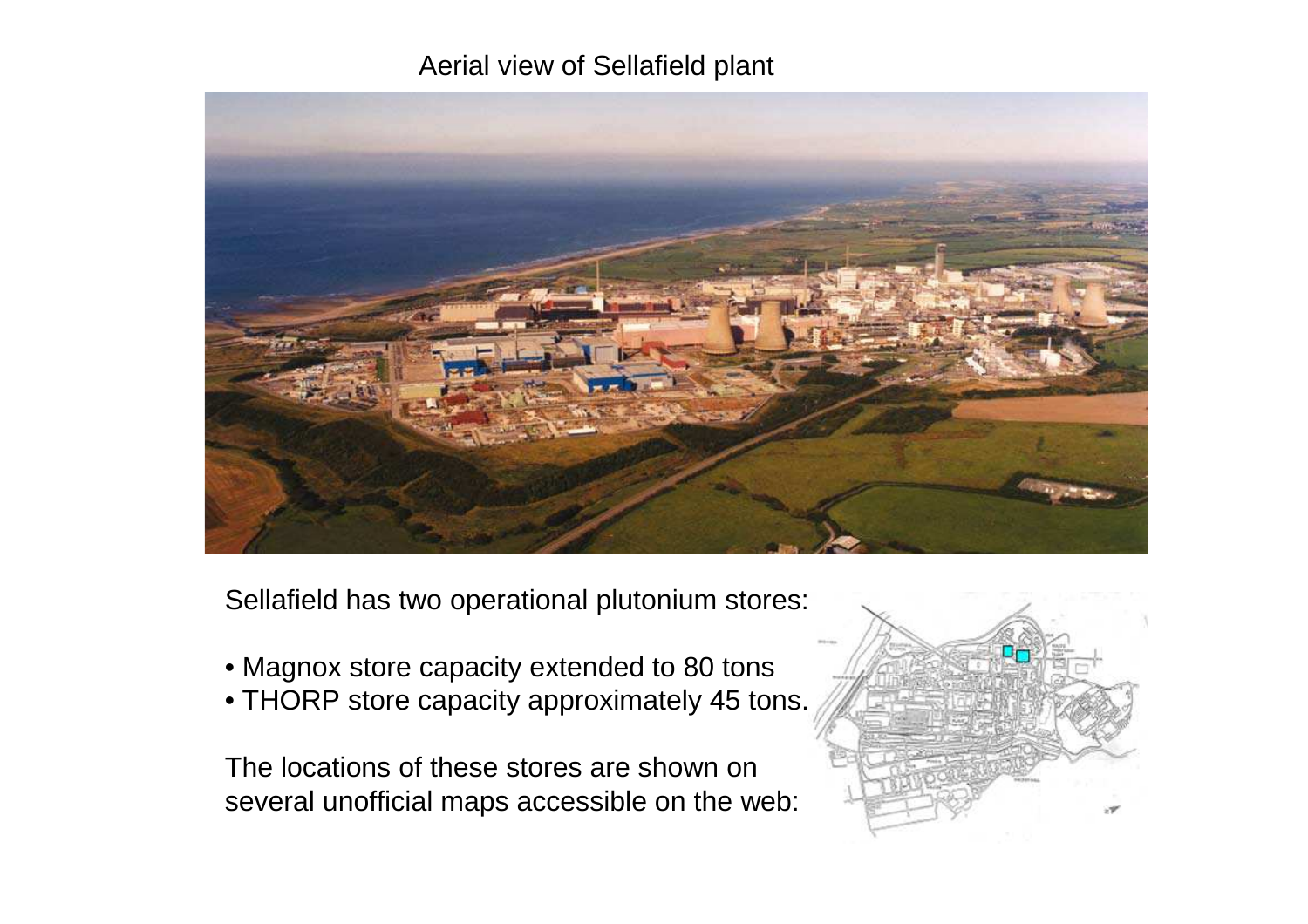### **Option 1: Do nothing contd.**



These stores are minivaults containing racks of cans. This picture was first shown publicly on TV (Channel Four) in November 1989.

In January 2002, the Observer reported having sight of a highly confidential report which described the plutonium stores as 'inadequate buildings that needed to be rebuilt', and unable to resist attack or fire.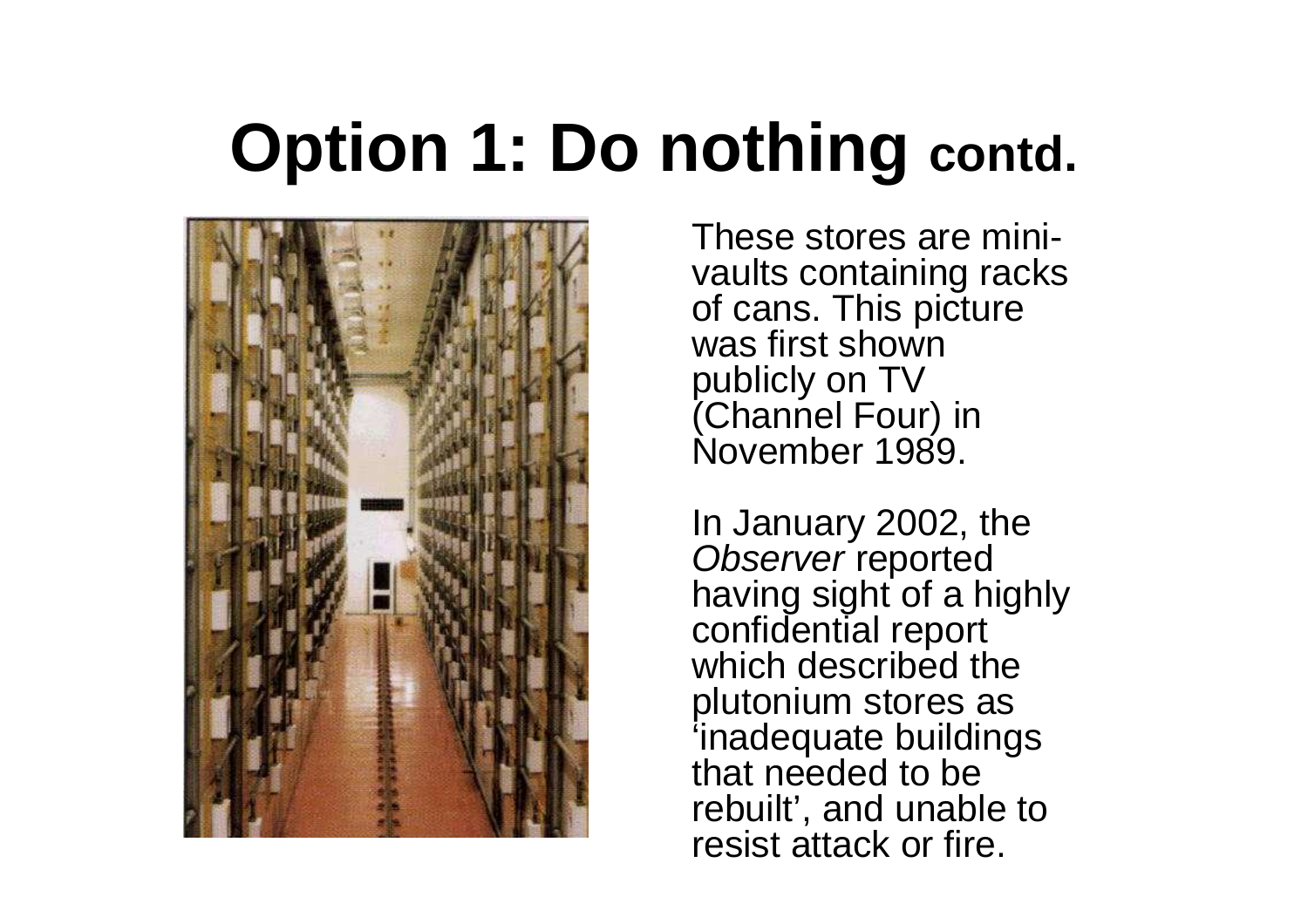## **Option 1: Do nothing contd.**

#### **Recent improvements**

- Since 9/11, BNFL has developed plans to build a blast-proof concrete  $\bullet$ **protective barrier** around the two plutonium stores.
- $\bullet$  The plutonium stores are now in a protected **inner area** with stringent personnel vetting, 'bank vault' type doors, and an automated loading system so that human access is rare.
- $\bullet$  A new store - the **Sellafield Product and Residue Store** (SPRS) – is nearing completion
	- Plutonium from the older stores will be transferred here in phases.
	- It is not large enough (reported capacity 9600 cans) to hold the entire plutonium inventory  $(-17,000 \text{ cans})$

#### **Security management arrangements**

- $\bullet$  These are complex
	- They involve the IAEA, the OCNS, the NDA, and the site managers Nuclear Management Partners Limited.
	- There is a Civil Nuclear Constabulary, an armed force with ~800 staff.
	- UK submits to IAEA a SECRET 'Design Basis Threat' document
	- This lists some 38 scenarios, including mortar attacks, vehicle borne bombs, suicide bombers and insider threats.
	- Eight counter-terrorist exercises are held each year.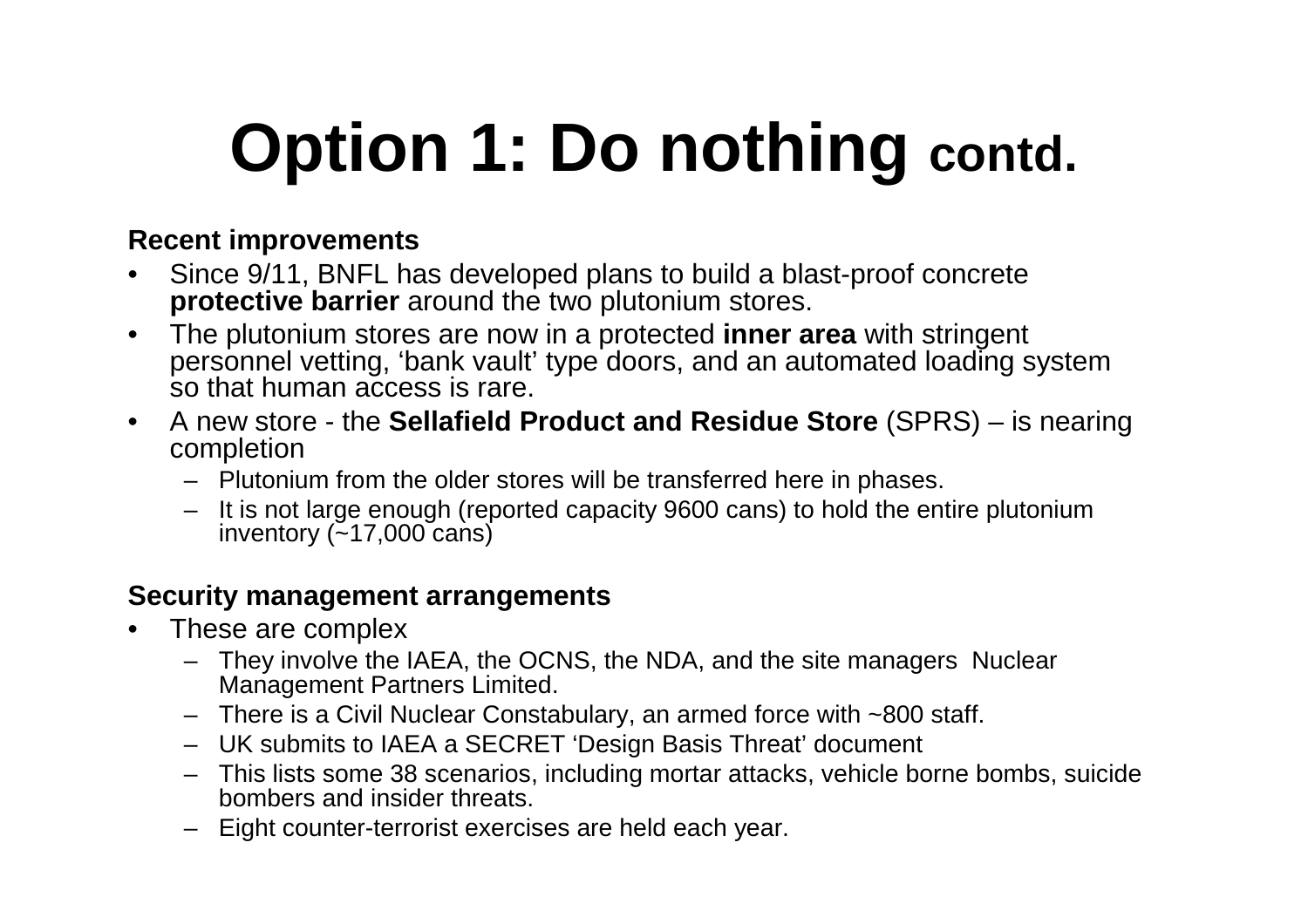### **Option 1: Do nothing contd. The hazards created by the stored plutonium**

#### **Radiological hazard**

- Pu not particularly hazardous externally $\bullet$ 
	- but when inhaled, 0.05 mg likely to cause cancer
- High-temperature fire or explosion needed to make it airborne
	- but a few kg of Semtex, or an aeroplane crash, would suffice.

#### **Nuclear weapon hazard**

- A terrorist group might steal say half a dozen cans, and seek to use •contents to make a crude atomic bomb, or sell them to a rogue country
- A nuclear weapon can be made from '**reactor grade**' plutonium,
	- But it would be less reliable and less powerful than a 'weapons grade' bomb
	- Even if it only produced a 1 kt 'fizzle', it would have a catastrophic effect in an urban area, and would create significant radioactive fallout.
	- If a full-scale (say 20 kiloton) explosion, it would be even more catastrophic.
- $\bullet$  The construction of such a device from PuO $_2$ The construction of such a device from PuO<sub>2</sub> powder is not enormously<br>technologically demanding, and a PhD terrorist could access most (if not all) of the required information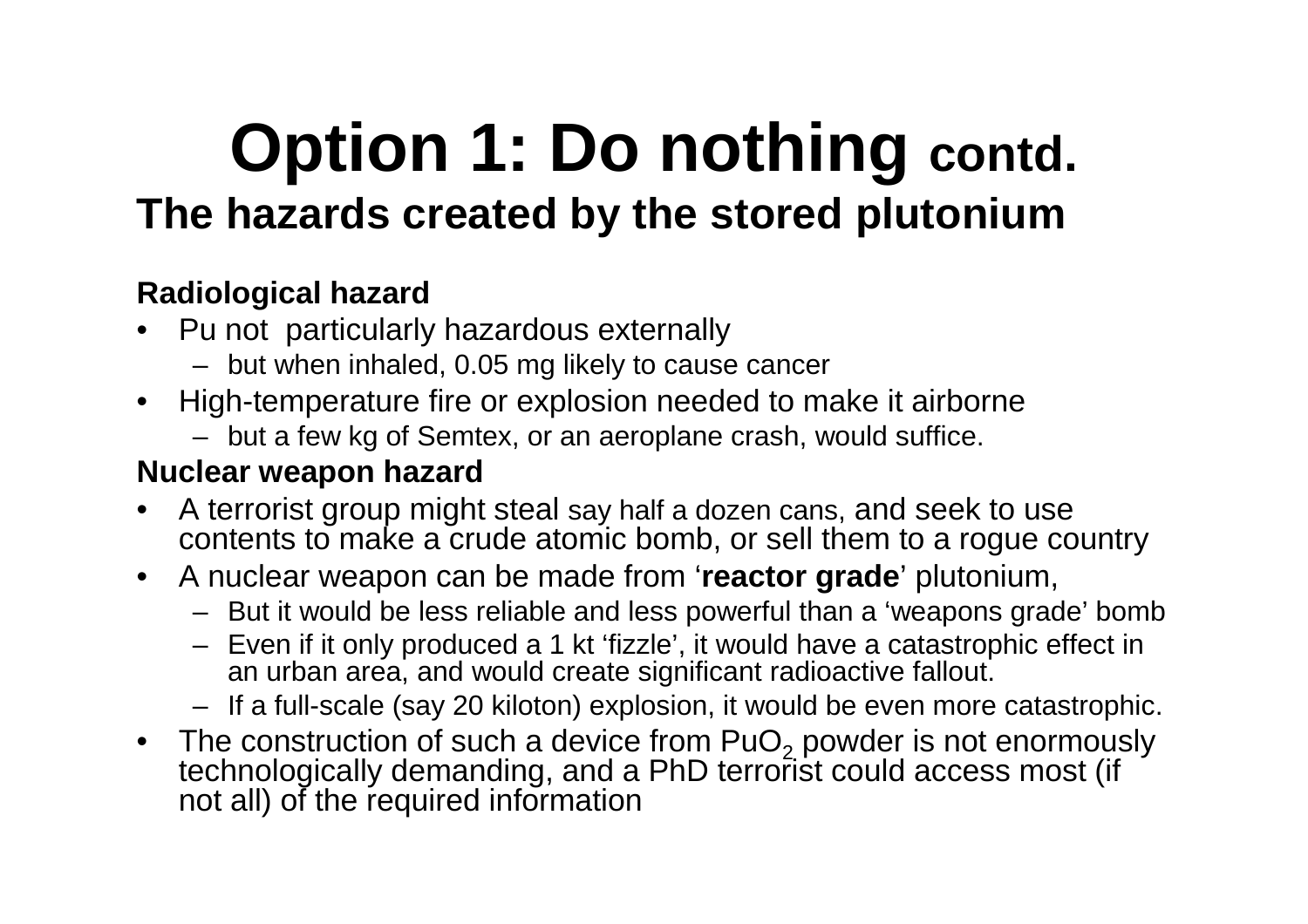### **Option 1: Do nothing contd. Assessment of the risks involved in option 1**

#### **(i) Deterioration of the storage facility**

- A minor problem
- **(ii) Natural hazards**
- Hopefully a minor problem (but Cumbria has been in the news this week!)•**(iii) Terrorist theft attack**
- Our report discusses several scenarios, and concludes (with some•reservations) that the stores are not an attractive target for burglary

#### **(iv) Terrorist sabotage attack**

- Possibilities include:
	- A **mortar attack**
	- A light aircraft attack
	- A **rocket propelled grenade**
	- An improvised bomb with a shaped-charge warhead.
	- Our analysis suggests that these would have limited effect
- The **crashing of a large aircraft** (9/11 style) could be much more effective
	-
	- Some 700 airliners/week pass within 50 miles of Sellafield A Boeing 747 with 150 tons of fuel would ignite on impact and volatilise Pu
	- The threat of such an attack could be very hard to identify in time.
	- From publicly available information, it is not possible to assess the effectiveness of the concrete barriers in protecting the older stores against this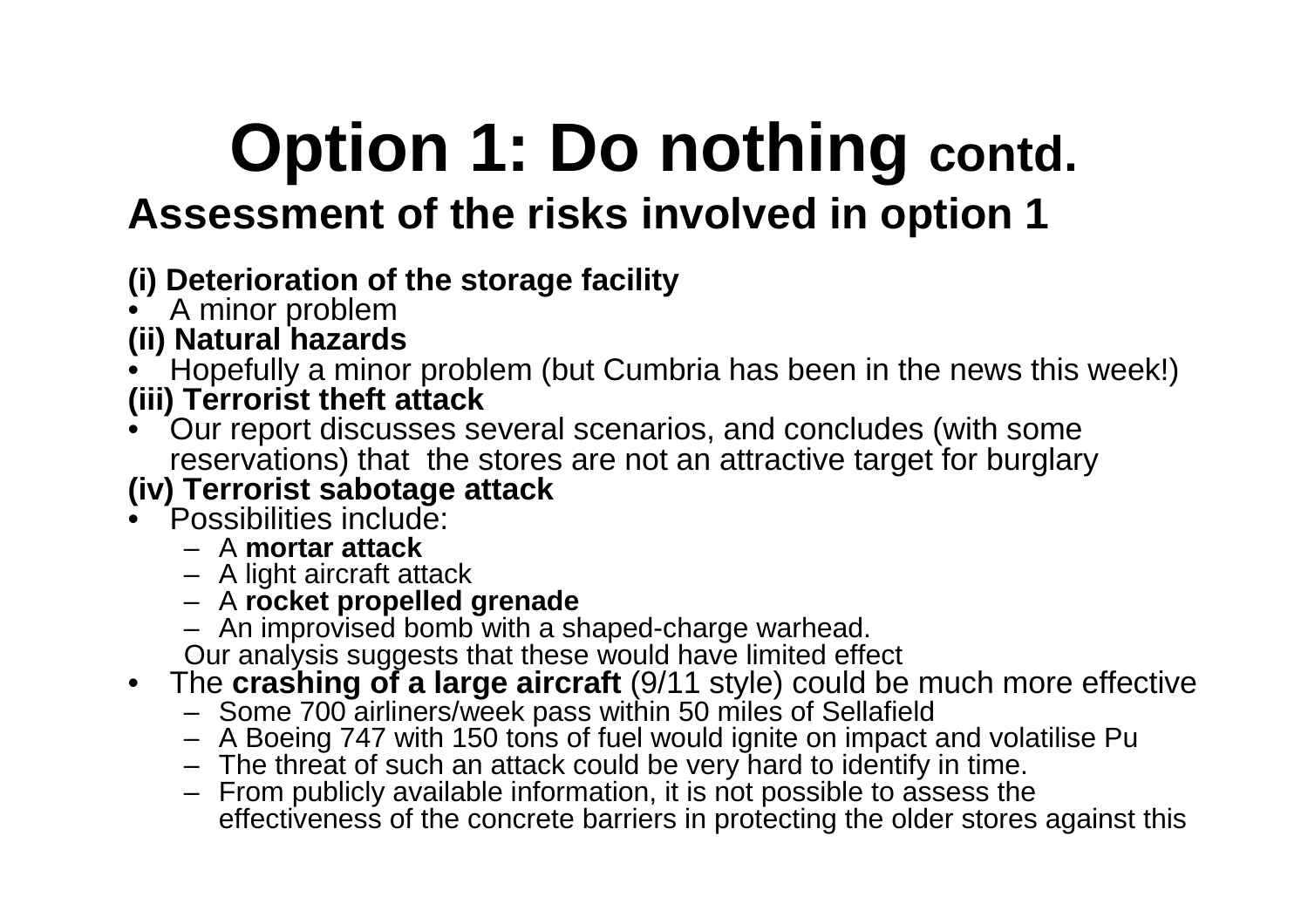## **Option 1: Do nothing contd.**

**Feasibility of anti-aircraft defence**

The **no-fly zone** around Sellafield is only 2 miles radius and 2,200 ft high (cf la Hague 10km and 5000 feet)

- A Rapier **defensive missile system** could be deployed to detect and destroy an incoming airliner.
	- But there are major operational, moral and political problems with this approach.
- $\bullet$  **A fighter aircraft** from an adjacent airfield could be alerted
	- Not a plausible option for operational reasons.
- Either option would depend on a **high-speed (5-minute) political decision** to order shooting the aircraft down
	- With the consequent killing of 200-300 innocent civilians by shooting the aircraft down.
	- It seems doubtful whether a decision could be taken fast enough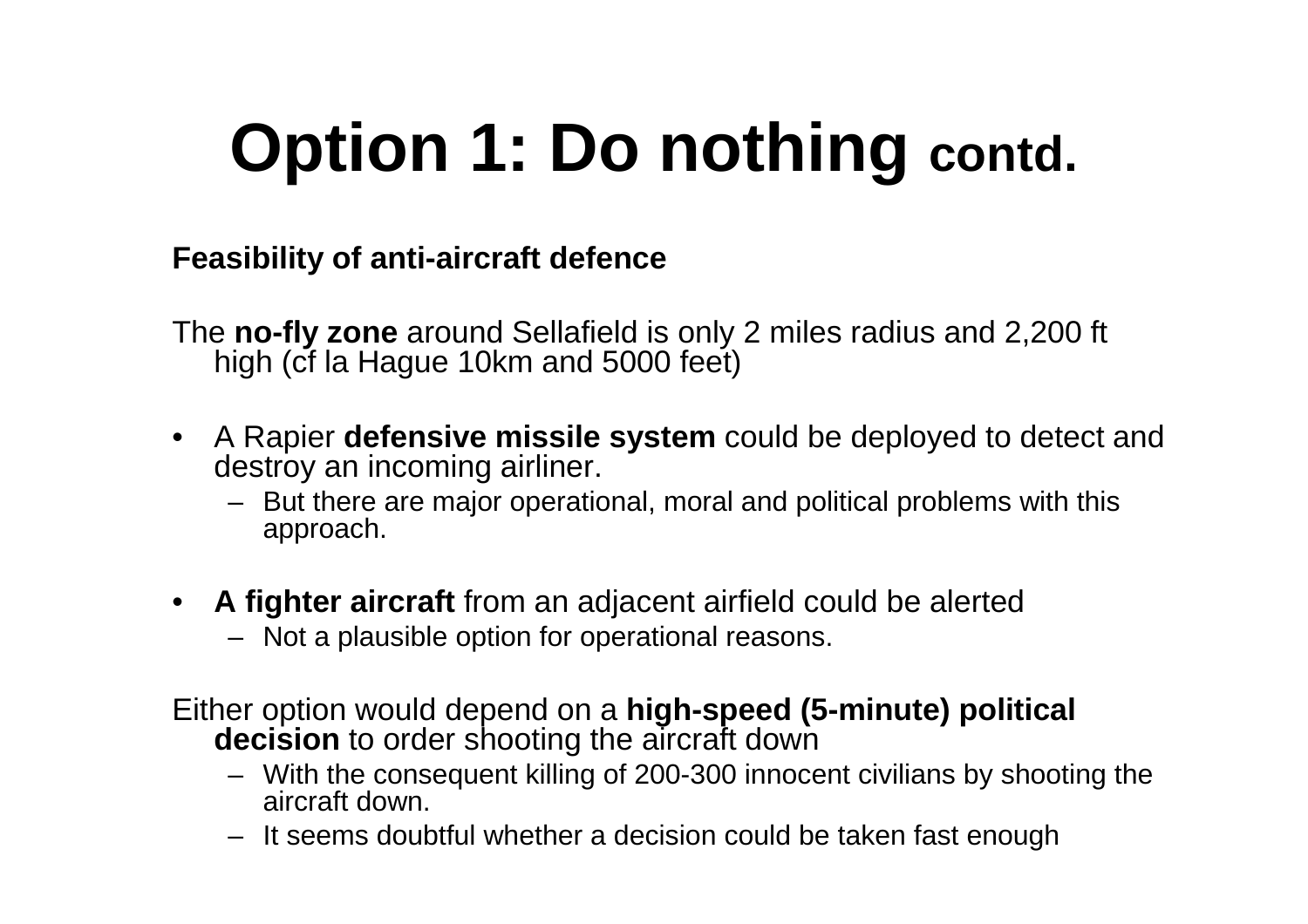#### **Commentary on option 1 by devil's advocate:**

#### **There are many unanswered questions relating to the current situation, requiring access to classified information:**

- 1. Are the <u>theft</u> scenarios still credible, on the basis of the best available security information?
- 2. Are the stores currently adequately protected against sabotage?
- 3. Are the proposed counter-measures to crash a civil airliner on the store credible?
	- noting the decision times and the probable consequences
- 4. What is the timescale for planned improvements in the situation?
	- are those sufficiently short?
- 5. How long does the NDA envisage maintaining the current level of protection of the plutonium?
	- What store maintenance may be required?
- 6. Managerial and economic questions:
	- Sellafield's very uneven safety record does not inspire confidence.
	- With money tight, ideal solutions to problems may not be taken as they arise.
	- Al Qaeda and their ilk make a habit of outflanking expectations.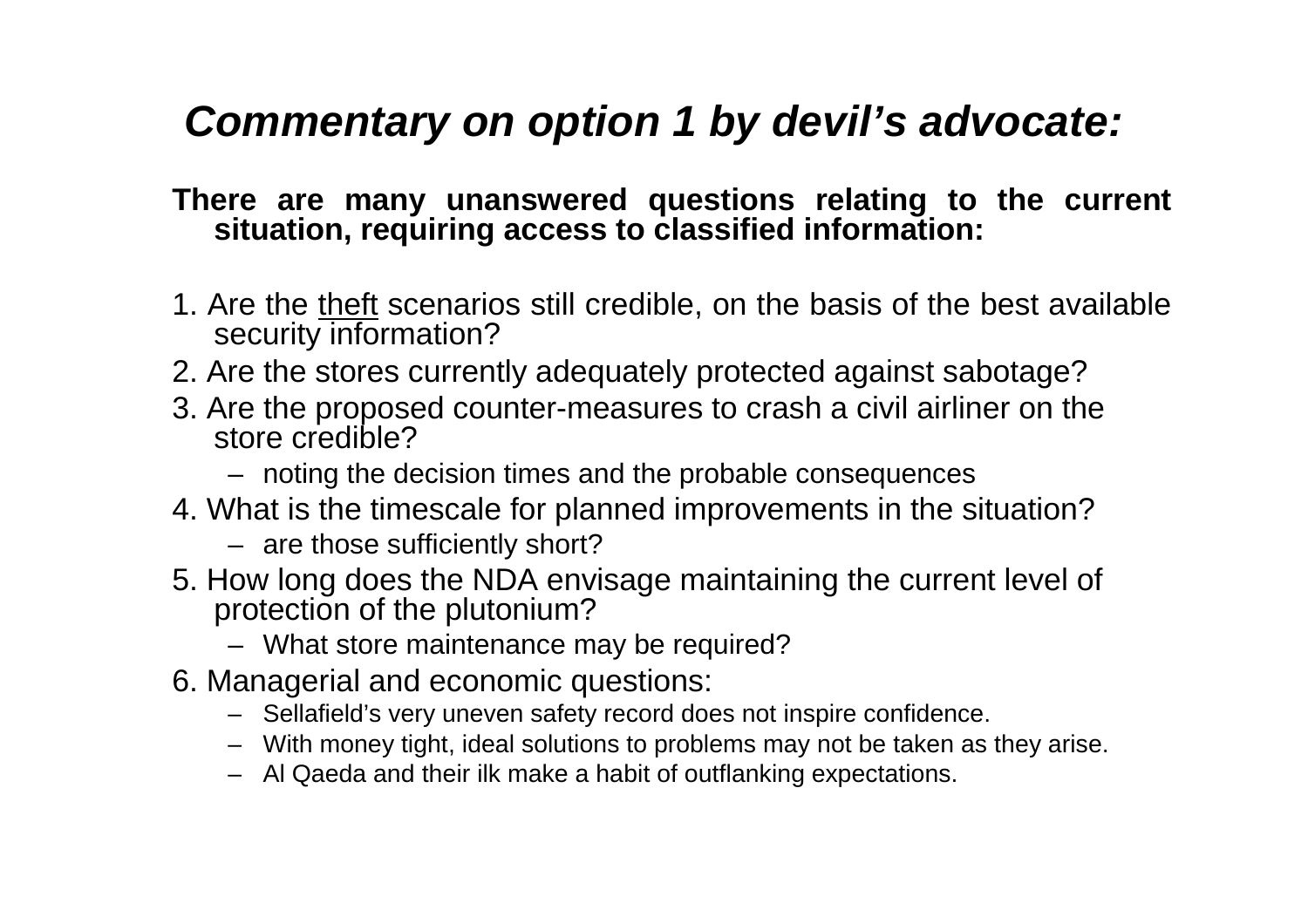#### Champions: Dr Ian Crossland and Dr Jack Harris

#### **Bury the whole UK stockpile as soon as possible in a deep geological repository**

- No UK repository exists
	- HMG plans one as soon as technical and planning issues have been resolved
	- it will be 'non-retrievable'.
- The planned repository will hold ~7 tons of plutonium, dispersed within disposed intermediate level waste.
	- Scaling up to 100 tons seems feasible.
- Even if option 3 ('burn it') were taken initially, the spent fuel will have to be sent for eventual deep geological disposal.
	- So the question is not 'whether', but 'when'?
- France, Sweden and Finland are making progress towards providing a deep disposal facility.
	- The UK is trailing behind.

#### **Design of a repository for large amounts of separated plutonium not started**

- Three main design issues:
	- To avoid **criticality**,
	- To distribute the **heat** released over a sufficient volume of rock,
	- To select an appropriate **wasteform.**
- $\bullet$ All three issues need further R&D, but look solubl e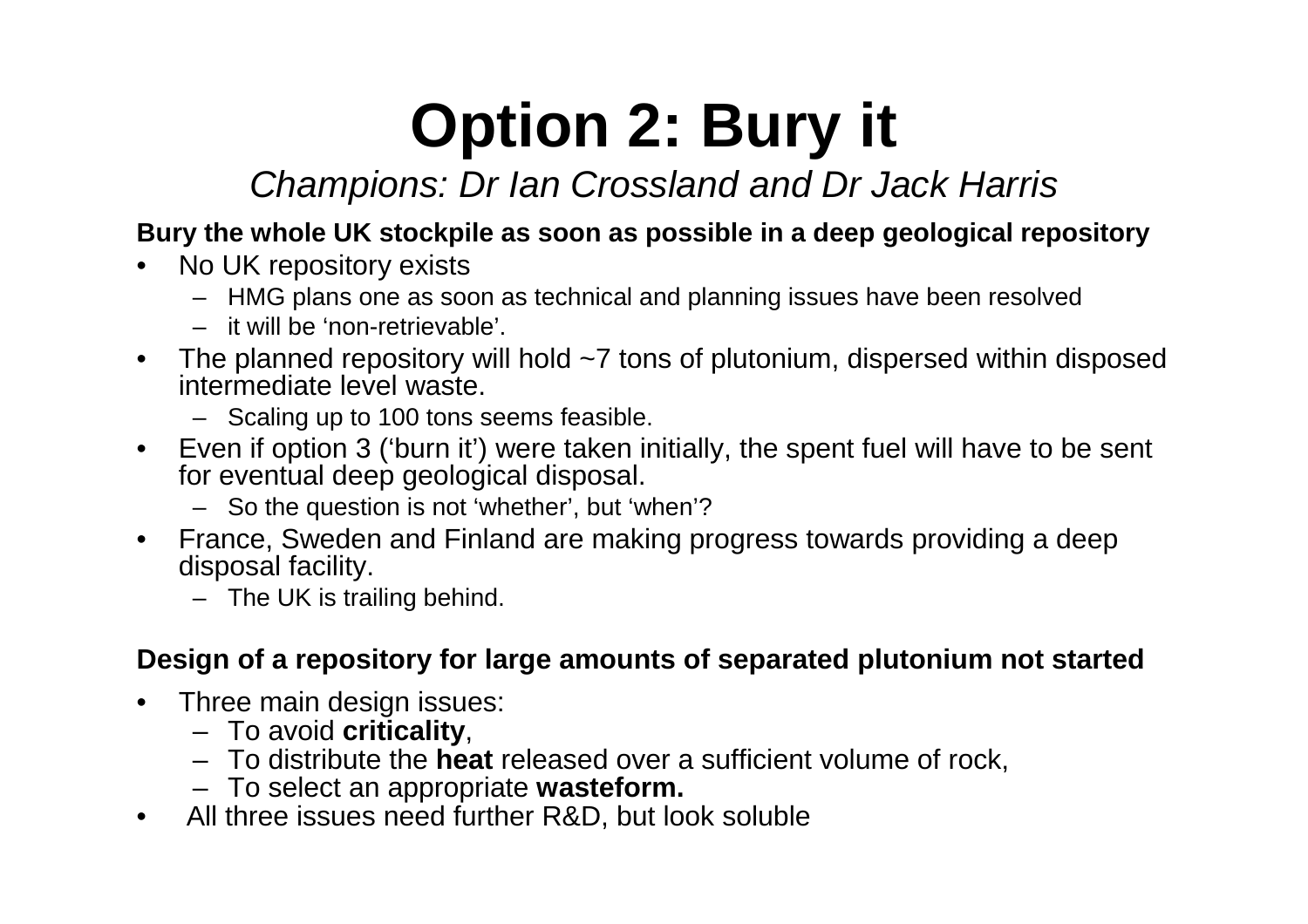

**Example of a wasteform: copper canister for deep disposal of spent nuclear fuel in Sweden and Finland**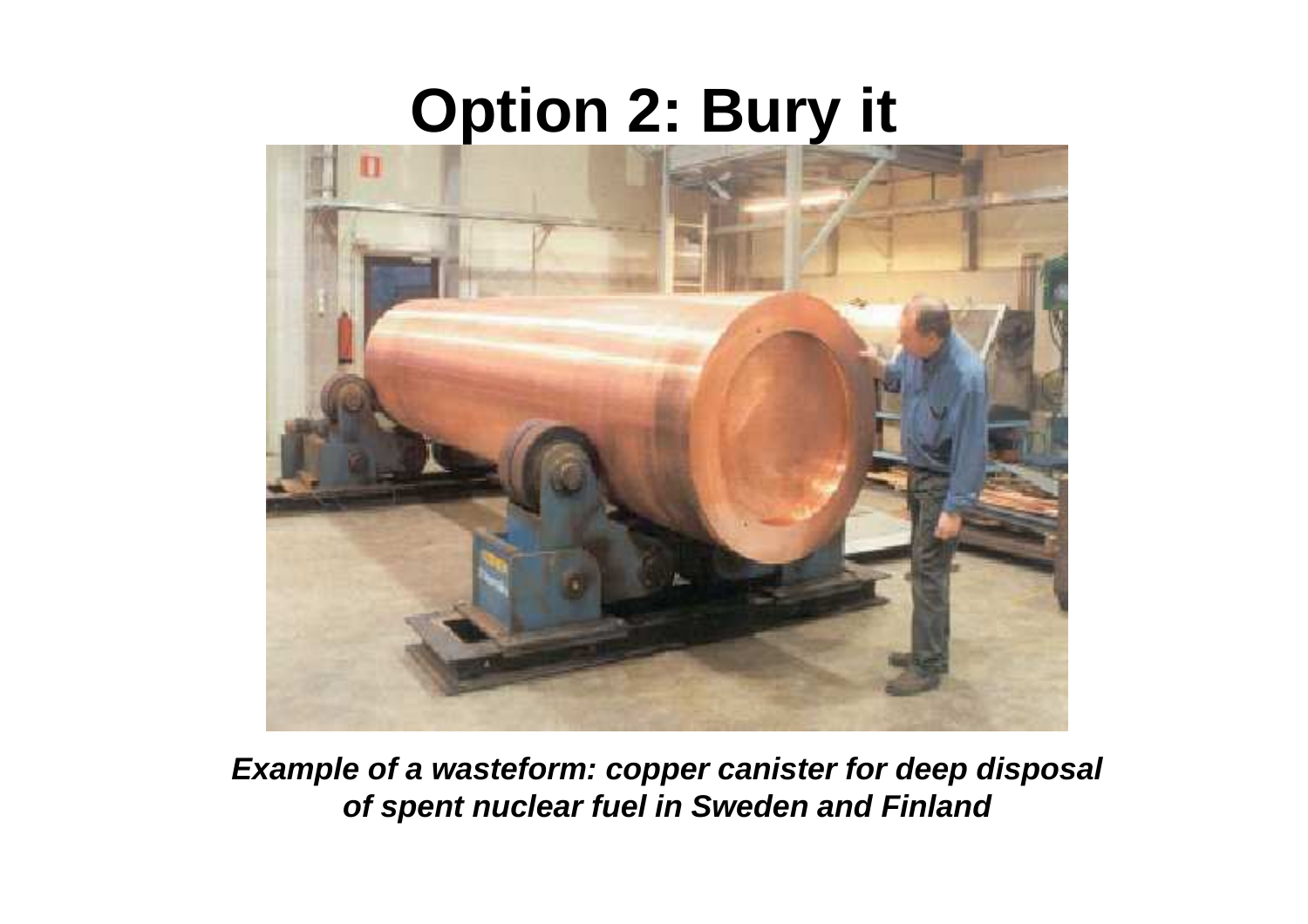#### **Results of safety studies are presented as a risk-time curve**

- Peak  $\odot$  at ~10,000 years: freely soluble radionuclides reach the surface<br>• Peak  $\odot$  at Long million vears when the slowly migrating uranium 238 as
- $\bullet$  Peak ② at ~ one million years when the slowly-migrating uranium-238 gets there.

#### **Plutonium makes no significant contribution to the total risk**

- Because of its low solubility and high retardation coefficient.



Risk-time curve showing the contributions from the most significant radionuclides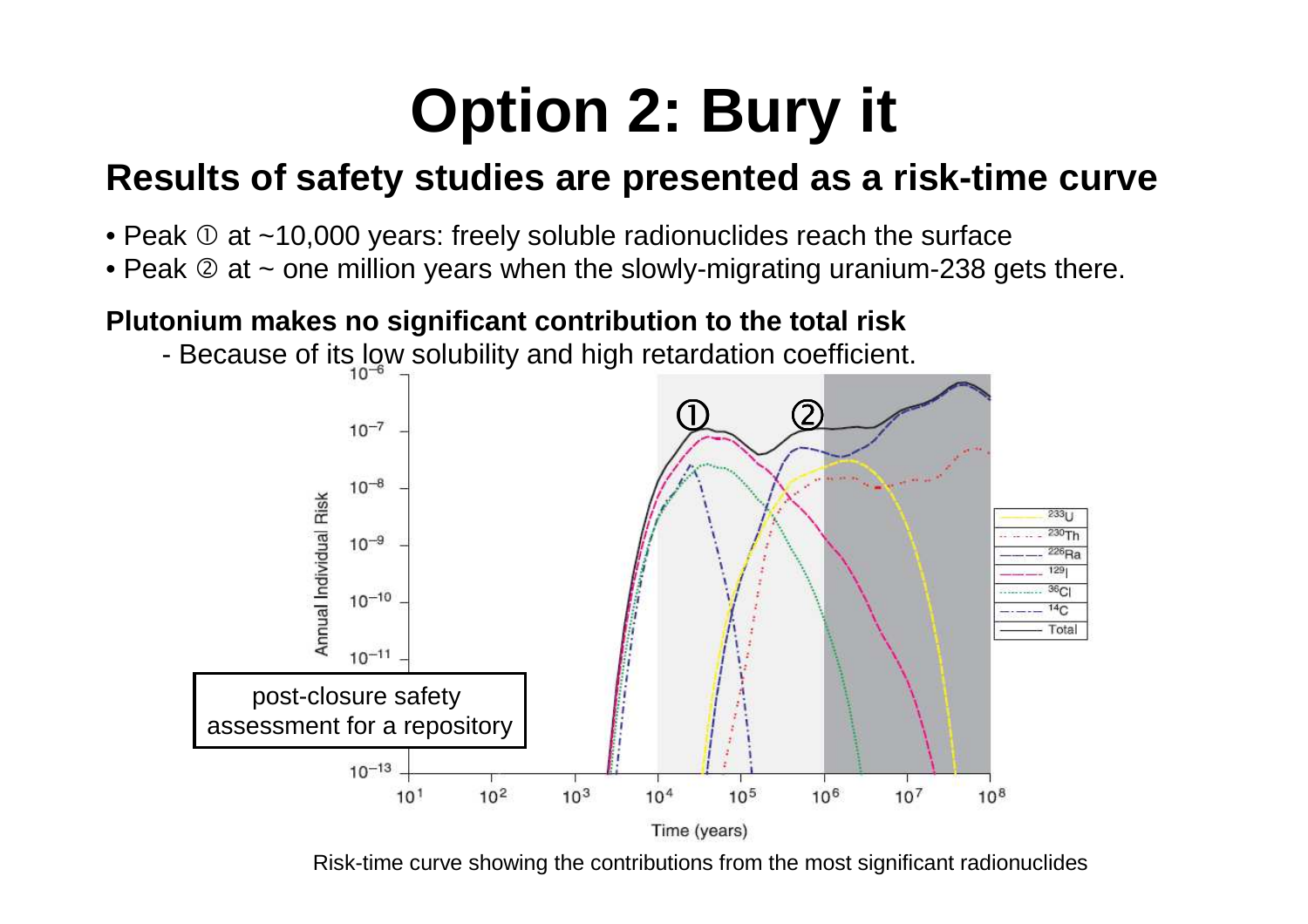**Above analysis applies after plutonium disposed and repository closed Prior to deep disposal, pre-processing measures can be taken to increase its 'proliferation resistance'**

- 1. Convert the stockpile to 'low-specification' MOX<br>2. Disperse the plutonium within vitrified high-level
- 2. Disperse the plutonium within vitrified high-level waste,<br>3. Jacket the plutonium with vitrified high-level waste,
- 3. Jacket the plutonium with vitrified high-level waste,<br>4. Use Hot Isostatic Pressing to create a solid 20kg c
- Use Hot Isostatic Pressing to create a solid 20kg ceramic block

#### **Debate over the need for such pre-processing**

- $\bullet$  If the existing arrangements at Sellafield are **acceptable** on an interim basis, subsequent disposal in a repository in a suitable wasteform would arguably give it sufficient 'proliferation- resistance' thereafter
- • If **not,** some of the above measures would relatively quickly bring it up to the **'spent fuel standard'**
	- it would emit sufficient radiation to kill anyone close to it within a matter of minutes
	- therefore a malefactor wishing to remove the plutonium would have to use a large shielded facility which would be readily detectable.
- • Other measures would give some lesser degree of 'proliferation-resistance' by increasing the technical difficulty of extracting the Pu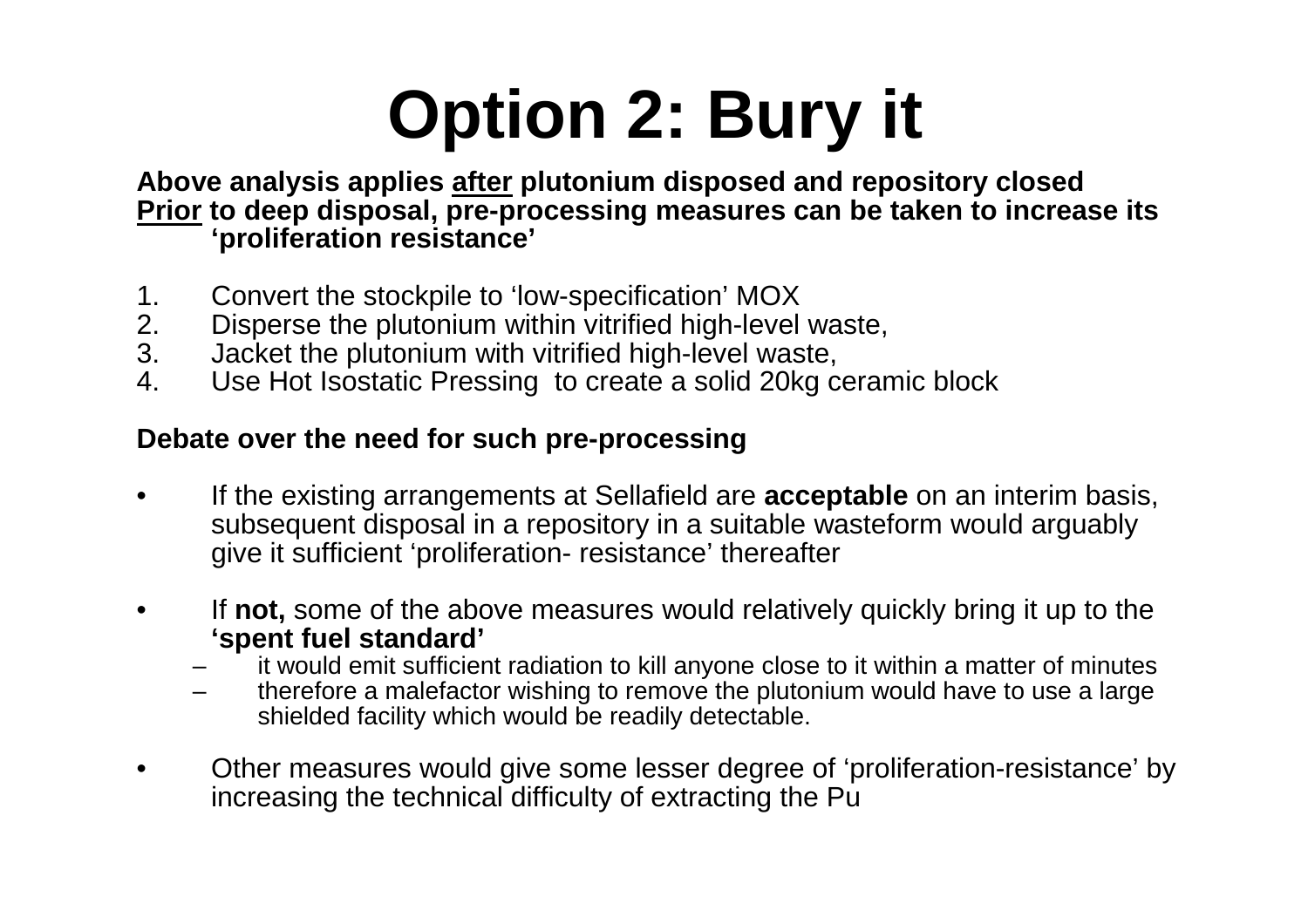#### **Commentary on option 2 by devil's advocate:**

- **1. Technical feasibility of deep disposal of separated plutonium**
- It is not proven that a suitable wasteform can be developed.
	- US DOE work on a vitrified wasteform was discontinued: for technical difficulties?

#### **2. Proliferation resistance of plutonium during interim storage or after disposal**

- • It is not proven that it is un-necessary to pre-process so as to achieve the 'spent fuel standard'.
	- Plutonium could be extracted clandestinely from any of the proposed low-radiation wasteforms by a technically competent terrorist.
- Deep disposal is likewise an imperfect barrier:
	- repository has to be accessible during its operational phase
	- post-closure, access channels could be re-opened by a determined engineer.

#### **3. The timetable for achieving disposal of the whole plutonium stockpile**

- Some studies have suggested that the timescale to realise a UK repository could •be very long – perhaps as much as 100 years.
	- So the timescale for option 3 might end up being shorter.

#### **4. Possible public acceptance problems with option 2**

- The inhabitants around Sellafield (the only community to have expressed interest  $\bullet$ in being chosen for repository) might oppose option 2, claiming that it was a misuse of economically valuable material to classify plutonium as waste.
	- Their attitude might influence the public acceptance of the strategy.

#### **5. The comparative cost of options 2 and 3**

 $\bullet$ Discussed later in Option 3.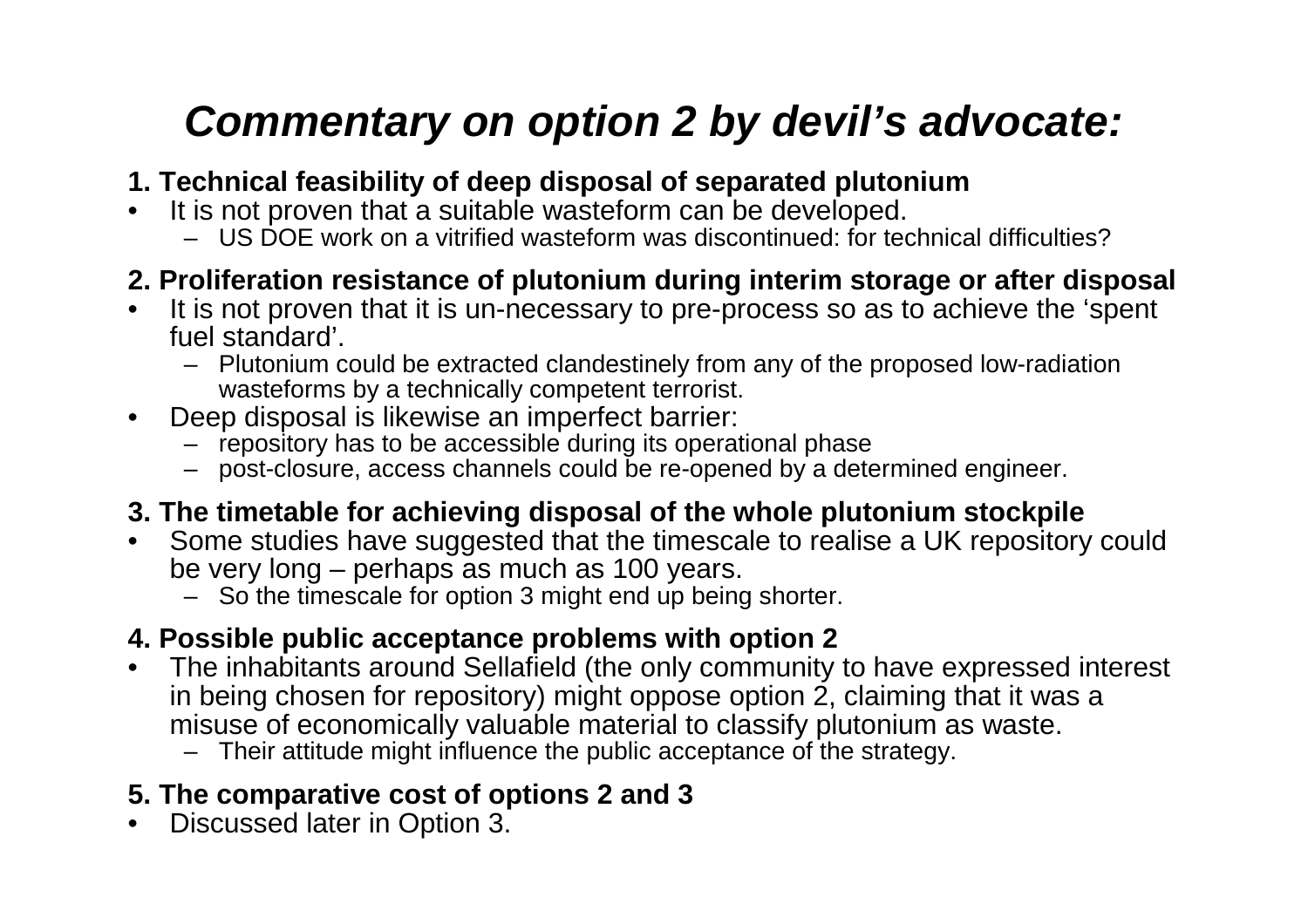### **Option 3: Burn it**Champion: Prof Roger Cowley

#### **Convert the stockpile into a nuclear fuel, and 'burn' this fuel in a suitable reactor/facility to produce electrical energy.**

- $\bullet$  Cannot be implemented immediately
	- The UK does not have a properly operational MOX plant
	- The UK does not have a reactor/facility able to burn MOX
		- though it could try to sell its plutonium to countries which do have such reactors.
- $\bullet$  But the UK does have a semi-operational MOX plant (SMP)
	- HMG is generally sympathetic to the idea that its 'new build' nuclear power plants should be capable of burning MOX.
	- So it should have the courage of its convictions, and gear up to 'burn' its plutonium.
- $\bullet$  This will involve a two-stage process
	- (i) establish and operate a MOX production facility with sufficient throughput to convert the stockpile into fuel on a reasonable timescale,
	- (ii) construct or modify sufficient reactors (conventional or acceleratordriven) to burn this fuel at a suitable rate.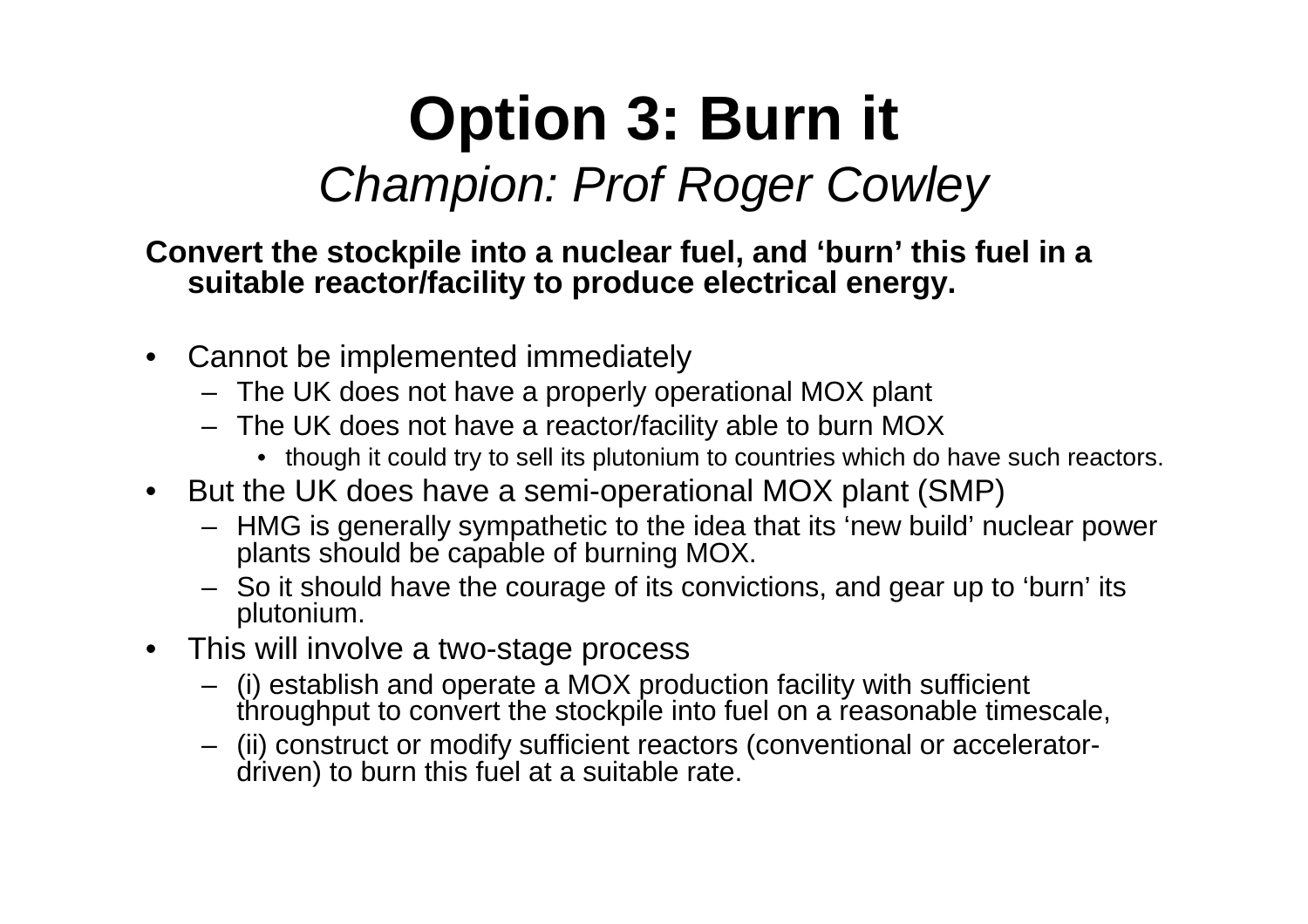- This is a continuation of a nuclear strategy which has developed within the UK  $\bullet$ nuclear industry over decades. The underlying logic is:
	- existing thermal reactors extract about 1% of the energy contained in mined uranium
	- in the long run, we are going to have to find a way of extracting the remaining 99%
- • Adopting the MOX fuel cycle is a defensible first step in this direction, to be followed by the fast breeder reactor as the next step.
	- The **MOX step makes economic sense** now, and is already being implemented in a number of countries.
	- Some are also developing fast reactors.
- $\bullet$ The failure of the **SMP** plant to operate as planned means that it will take considerable further investment to get it **back on course**.
- • But if the UK does so, it will be able to make **full use of its plutonium stockpile**,
	- This will immediately acquire a commercial value
		- it could generate electricity with a current wholesale value of £27b
		- this will displace some 1 billion tons of fossil fuels.
	- The alternative options 1 or 2 involve major, un-rewarding, public expenditure
- $\bullet$  The down side of option 3: it will contribute to the establishment of a 'plutonium economy'
	- This will arguably have implications for international security and non-proliferation.
	- The strength of this argument is **questioned** below.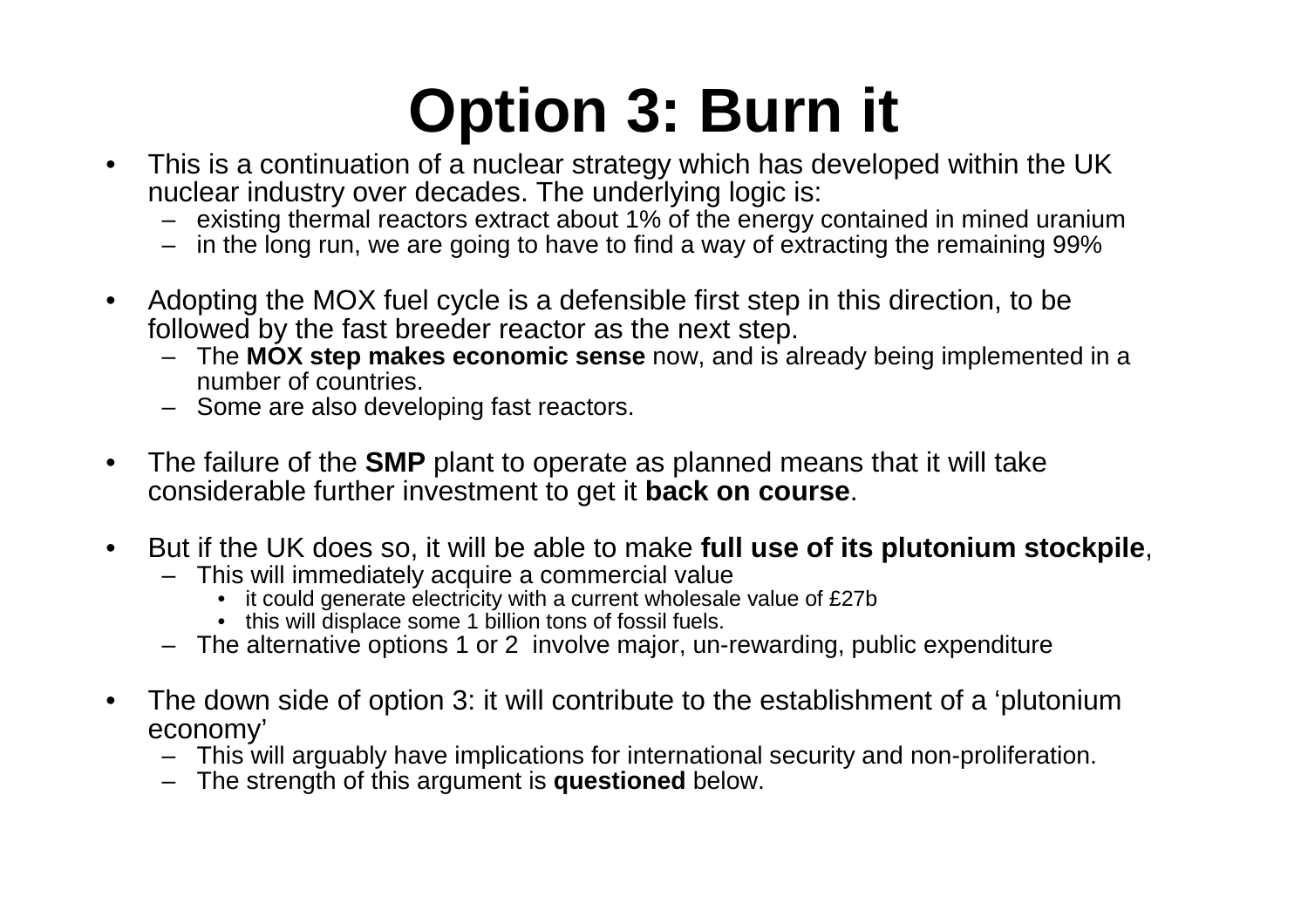#### **The conversion of the existing stockpile into MOX fuel**

#### **The history of MOX manufacture at Sellafield**

- Sellafield has been making plutonium oxide into MOX fuel since 1960. •
- •Initially, production was carried out in an experimental facility in **B33**.
- • In 1993, it was transferred to the MOX Demonstration Facility (**MDF**), a smallscale plant based on glove boxes, using semi-automated procedures.
- • In the early 1980s Sellafield started to develop an improved manufacturing process, which was eventually incorporated into the design of a new fullyautomated production facility, the Sellafield MOX Plant (**SMP**).





**View of SMP at Sellafield The Powder Processing Tower**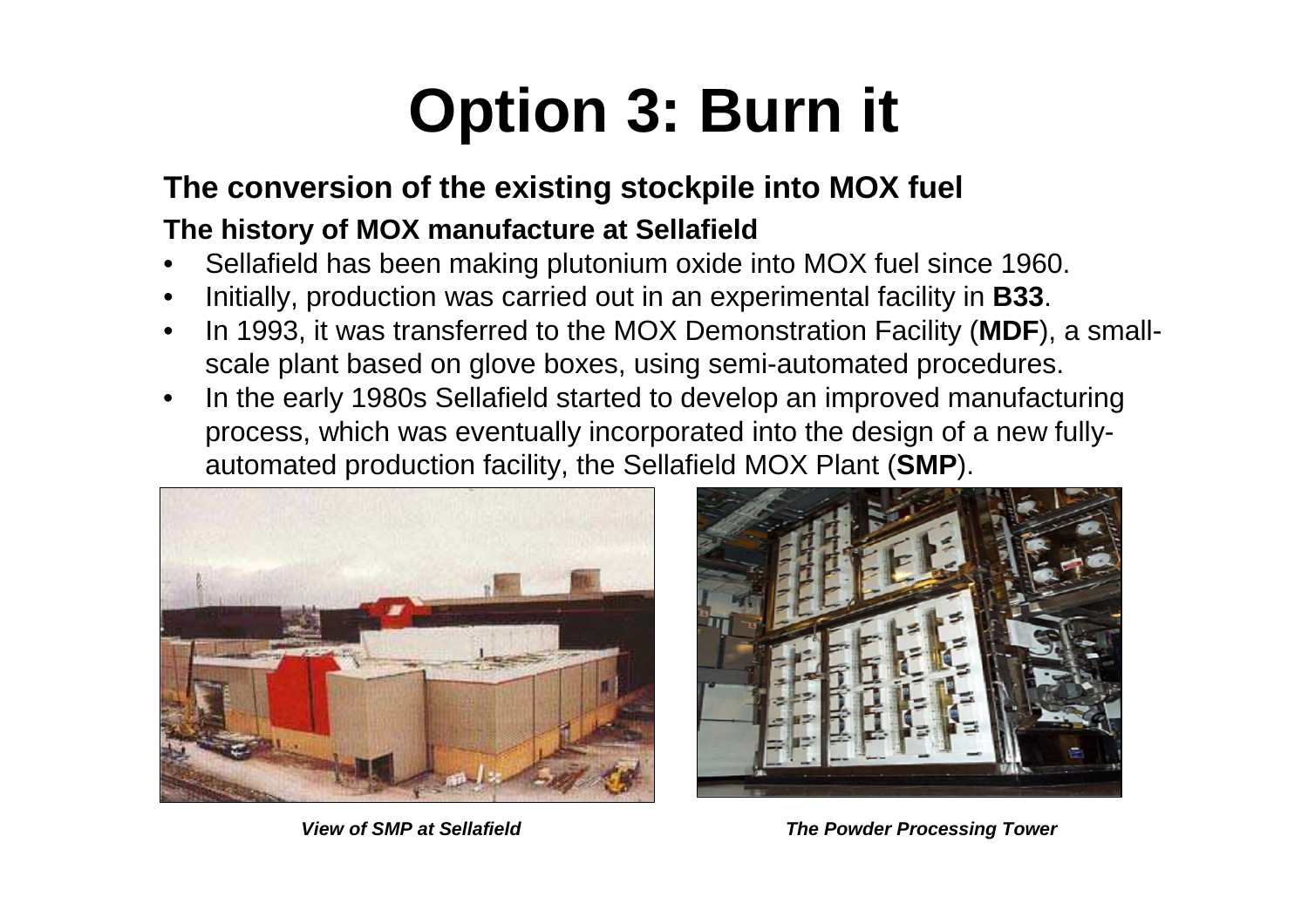

**Rod fabrication glovebox**

**Fuel assembly area**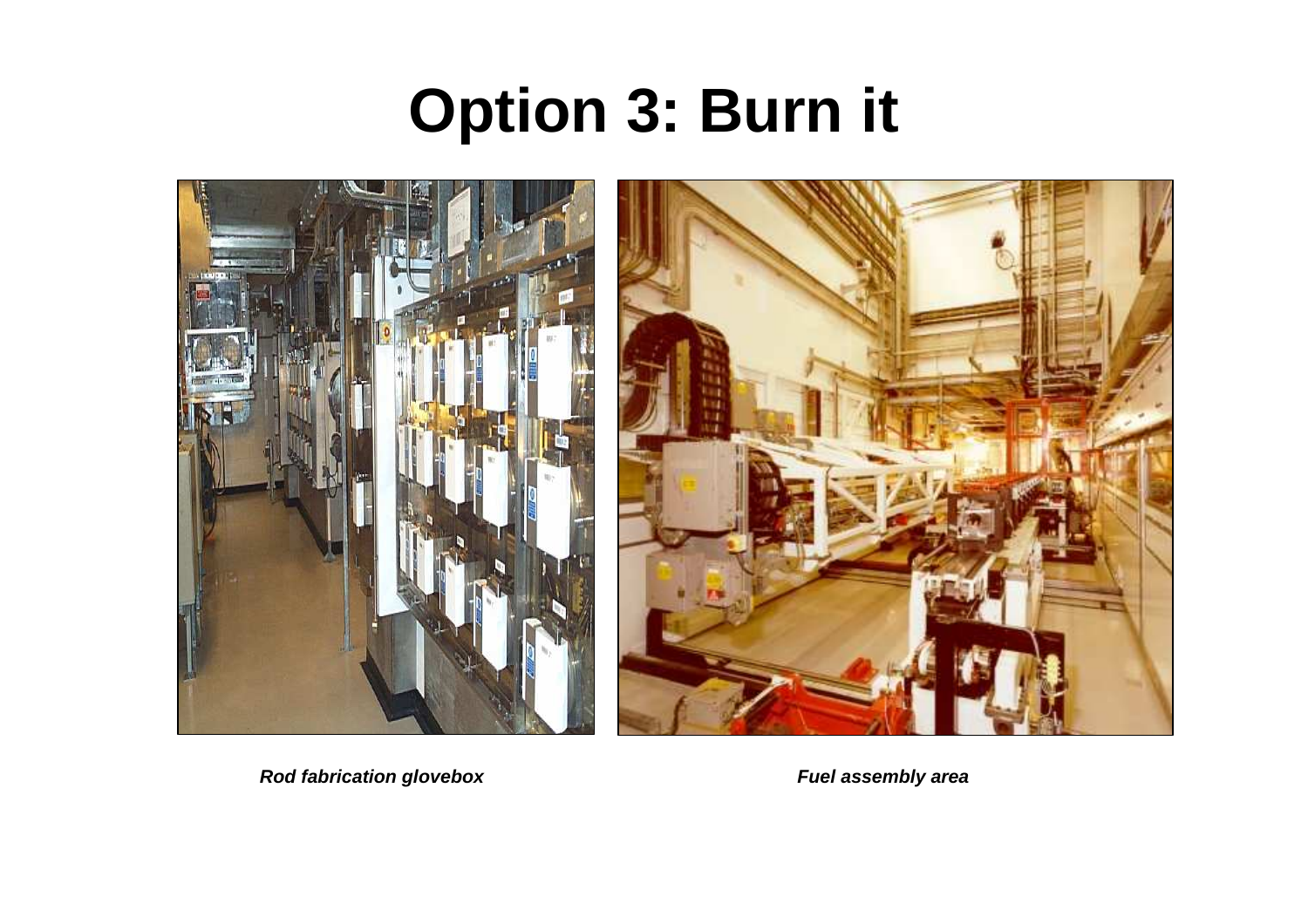#### **The history of this plant is a long and sad story**

- The decision to build SMP was taken in 1991: it was completed in 1996, and cost £473M •
- $\bullet$  In 1999, the MDF plant ran into a problem over a Japanese contract.
	- BNFL staff had been fabricating the QA data
	- After involvement of UK & Japanese governments, BNFL closed MDF down
- Consequently, the go-ahead for SMP operation was delayed until 2001•
	- after an independent review of the SMP Business Case by Arthur D Little reported that it would show a significant economic benefit.
	- Following the start of commissioning, technical problems were encountered
	- Annual production forecasts progressively dropped from 120 tons to 72 tons to 40 tons.
- $\bullet$  Details of these technical problems have never been published in full
	- A highly 'redacted' version of a further report by Arthur D Little was published in July 2006
	- Media reports claim that SMP tried to introduce radically new technology without having tested it at the pilot plant scale.
- • The magnitude of SMP's technical problems can be inferred from the production figures given to Parliament on 22 February 2008:
	- the highest figure was 2.6 t/year (ie 2% of the design throughput)
- $\bullet$  A recent NDA report discounted the possibility of taking technical measures to recover from this situation
	- but did not give reasons for this.
- $\bullet$  On the face of it, there is no obvious reason why Sellafield should not be able to recover
	- Melox, the French MOX plant at Marcoule, has been producing at 140 tons/year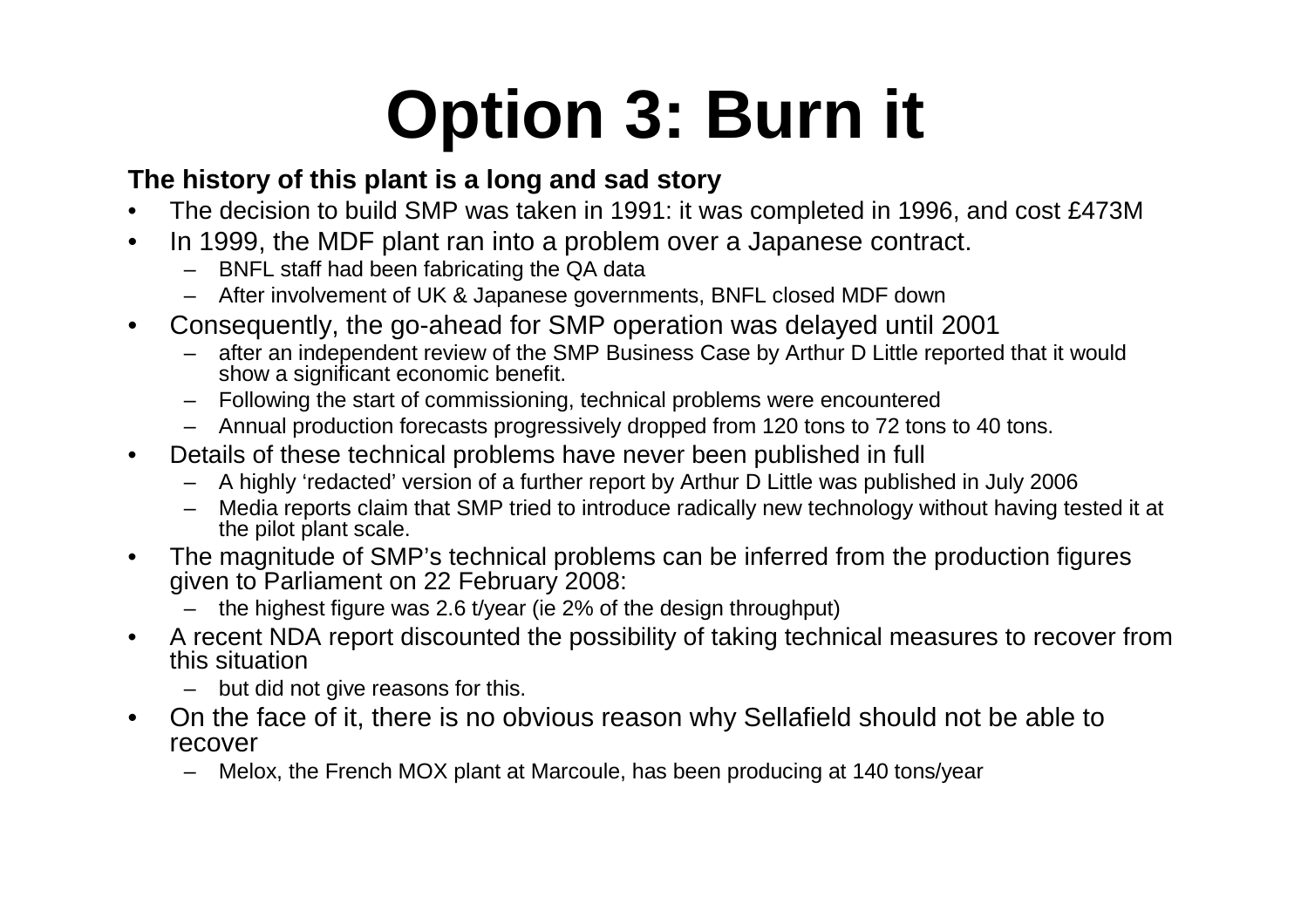#### **Measures to remedy the SMP situation**

- To convert the 100 ton plutonium stockpile into MOX within say 15 years, the  $\bullet$ UK needs a plant with an output of at least 100 tons of MOX/year.
	- So either SMP needs to be fixed, or a new plant needs to be built.
		- A completely new plant might cost between £600m (Japan) and £1.5b (US).
		- Hopefully, the cost of reconstructing SMP would be considerably less.

#### **Measures to establish a cohort of reactors able to burn MOX**

- • No power reactor in the UK is licensed to burn MOX fuel
	- Sizewell B could probably be adapted to burn it
	- The next-generation reactors could be specified to include **MOX-burning capability**
	- It seems likely that most, if not all, of the UK's 'new build' reactors will be able to burn MOX.
- $\bullet$  A thermal reactor with a full-core load of MOX will burn about 25 tons/year of MOX fuel, containing about 1.6 tons of plutonium
	- – so Sizewell B alone would not be able to burn the whole of the UK stockpile before its currently-planned closure date of 2035.
	- However it would be sufficient if **at least four** of the 'new build' reactors are able to operate with MOX fuel.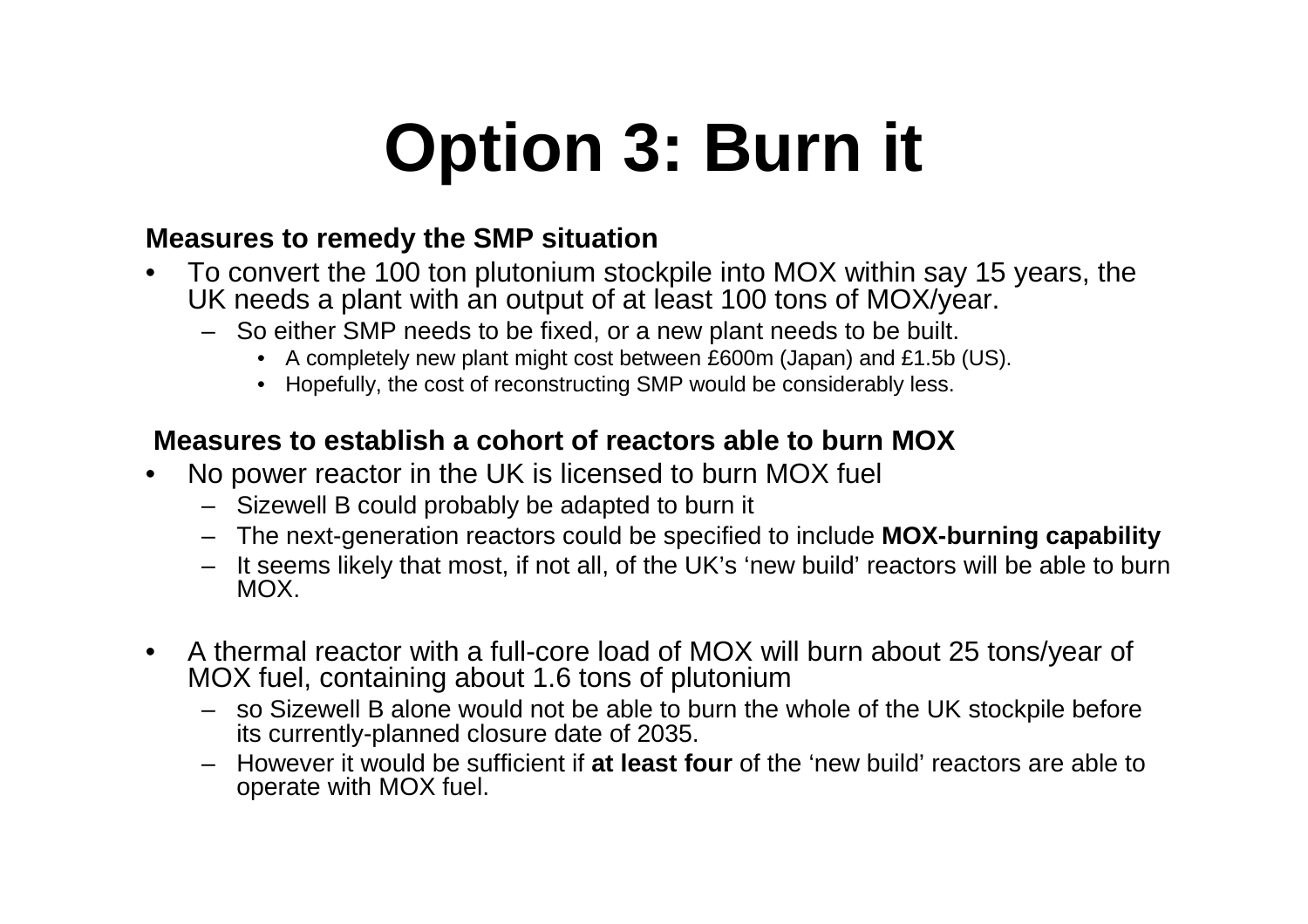#### **The economics of the MOX fuel cycle as compared with direct disposal**

- • This subject is bedevilled by arguments about historically-incurred costs and uncertainties about the future cost of uranium.
	- In our view, any historically-incurred costs should be treated as '**sunk costs**', and
	- for planning purposes it should be assumed that uranium will cost \$50-100/lb over the next two decades (it is currently \$48/lb)
- • The only 'official' costing of these two options comes from the ERM study commissioned by NDA in 2007. On their assumptions:
	- the direct disposal option (our option 2) would cost £2-3b
	- the MOX option (our option 3) would have a **cost or net benefit** depending on the price of uranium as shown:

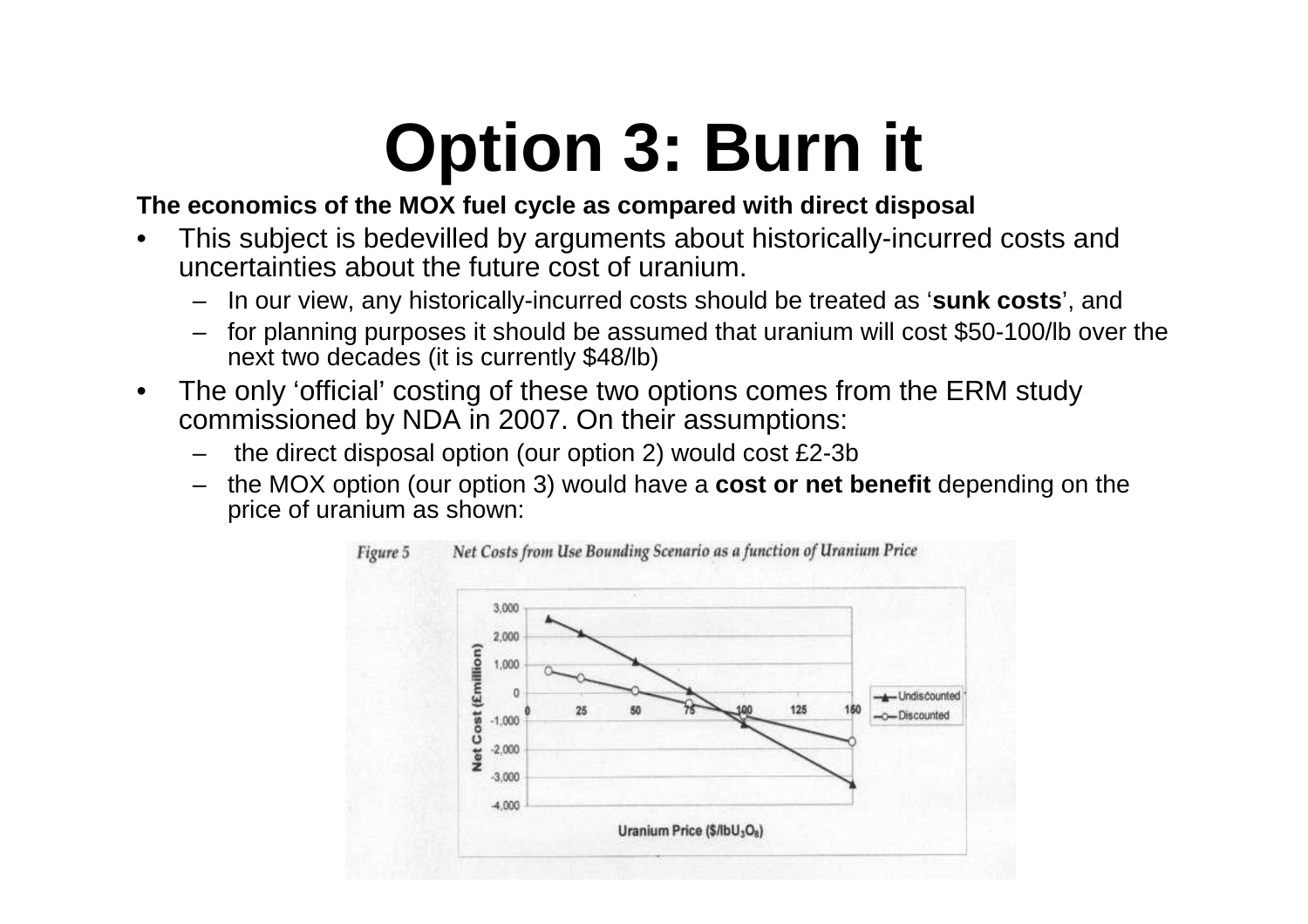- •In short, the ERM report indicates:
	- the net cost of the 'MOX burning' option is **less** than the cost of the disposal option for almost any uranium price
	- the activity becomes **profitable** if the price of uranium exceeds \$50/lb (on a discounted basis) or \$75/lb (on an un-discounted basis).
- • This conclusion is apparently contradicted by a widely cited publication by Bunn, Holdren, Fetter and Zwaan
	- That concludes that recycling plutonium as MOX costs **more** than direct disposal until the price of uranium exceeds \$168/lb. –
	- However these two studies do not make the same comparison.
- $\bullet$  The NDA study examines precisely the comparison which is relevant to this report – the cost of disposing of a **pre-existing** stockpile of separated **plutonium** in two different ways.<br>Bunn et al compares the cost of two **comm**s
- $\bullet$  Bunn et al compares the cost of two **commercial** operations, both aimed at generating power from **uranium**, and starting from scratch.
	- Their study naturally includes the **capital cost** of both the **reprocessing** facility and the MOX fabrication facility.
- $\bullet$  Unsurprisingly, their calculation is dominated by these plant costs,
	- they conclude that reprocessing is uneconomic unless the cost of uranium is rather high.
	- – In the NDA-commissioned report, the capital cost of both the THORP reprocessing plant and the SMP are regarded as sunk costs, and do not feature at all.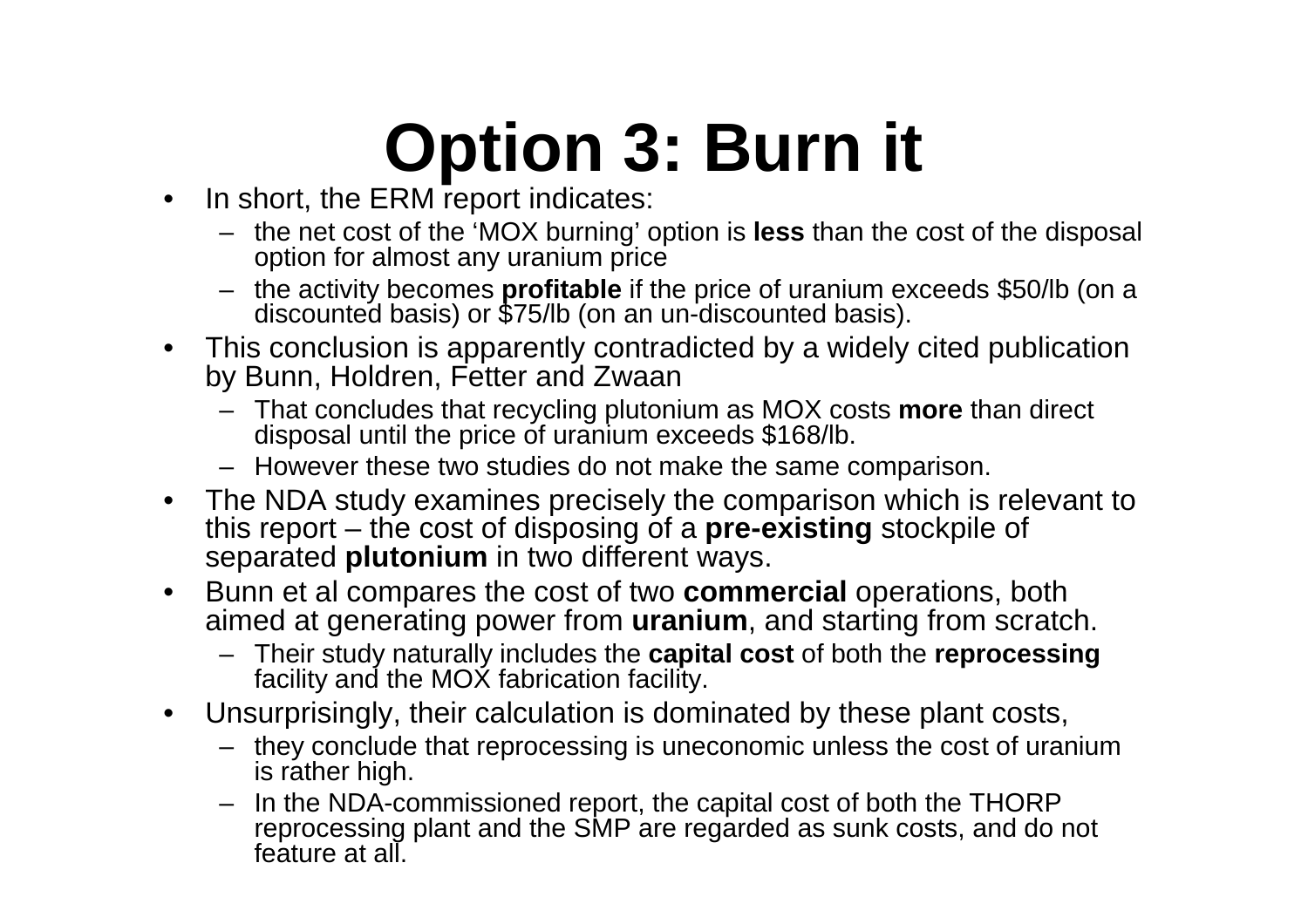#### **Other variants of the 'burn it' option**

- $\bullet$  Restart a fast breeder reactor programme, or a thorium-cycle breeder reactor programme, and use the plutonium for the initial fuel inventory.
- Start an accelerator transmutation programme, by building such a facility in the UK, perhaps modelled on the ATW facility which has been proposed by Los Alamos, USA, or the facility being developed by J-PARC in Japan.
- Ship the plutonium to a 'reliable' country that either has MOX fabrication facilities or a fast breeder reactor programme or anaccelerator transmutation facility.

We do not regard these as credible solutions to the problem of burning the UK stockpile in the short run,

- though they may become so on a longer timescale.
- In this context, we regret that the UK government has withdrawn from the Generation 4 International Forum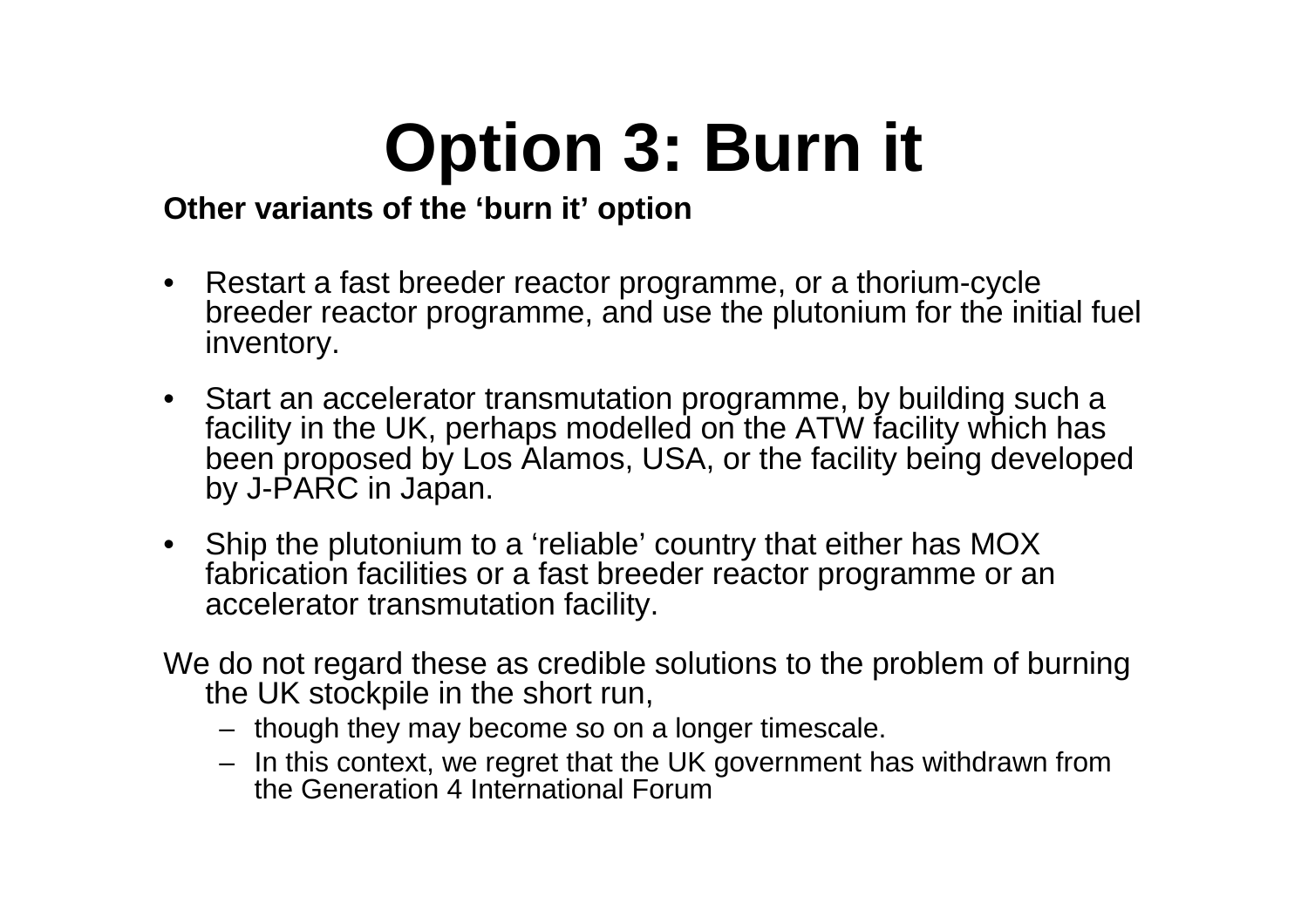#### **The 'plutonium economy' issue**

- •We have presupposed that management of the stockpile should be part of a larger ongoing UK nuclear power programme, in which reprocessing and the conversion of the resulting separated plutonium into MOX fuel are carried out.
- $\bullet$  This is precisely the outcome which some opponents of this option fear,
	- it makes the UK part of the world-wide 'plutonium economy', instead of being one of the nations leading the movement to eliminate plutonium altogether.
- $\bullet$  There are several arguments which can be deployed to weaken the 'plutonium economy' argument.

#### **The limited value of reactor grade plutonium as a nuclear explosive**

- All the nations which have sought to go down the plutonium route to produce a •nuclear weapon have chosen to use 'weapons grade' plutonium
- $\bullet$  The plutonium route to a nuclear weapon is more technically demanding than the uranium-235 route,
	- a very high core density has to be achieved using shaped explosive charges.
	- If the plutonium is of reactor grade there is a greatly increased probability of getting only a 'fizzle'. So a terrorist would greatly prefer to go down the uranium route

#### **The relatively inert chemical form of MOX**

 MOX fuel is a very inert material, and rather unsuitable for making a 'dirty bomb'•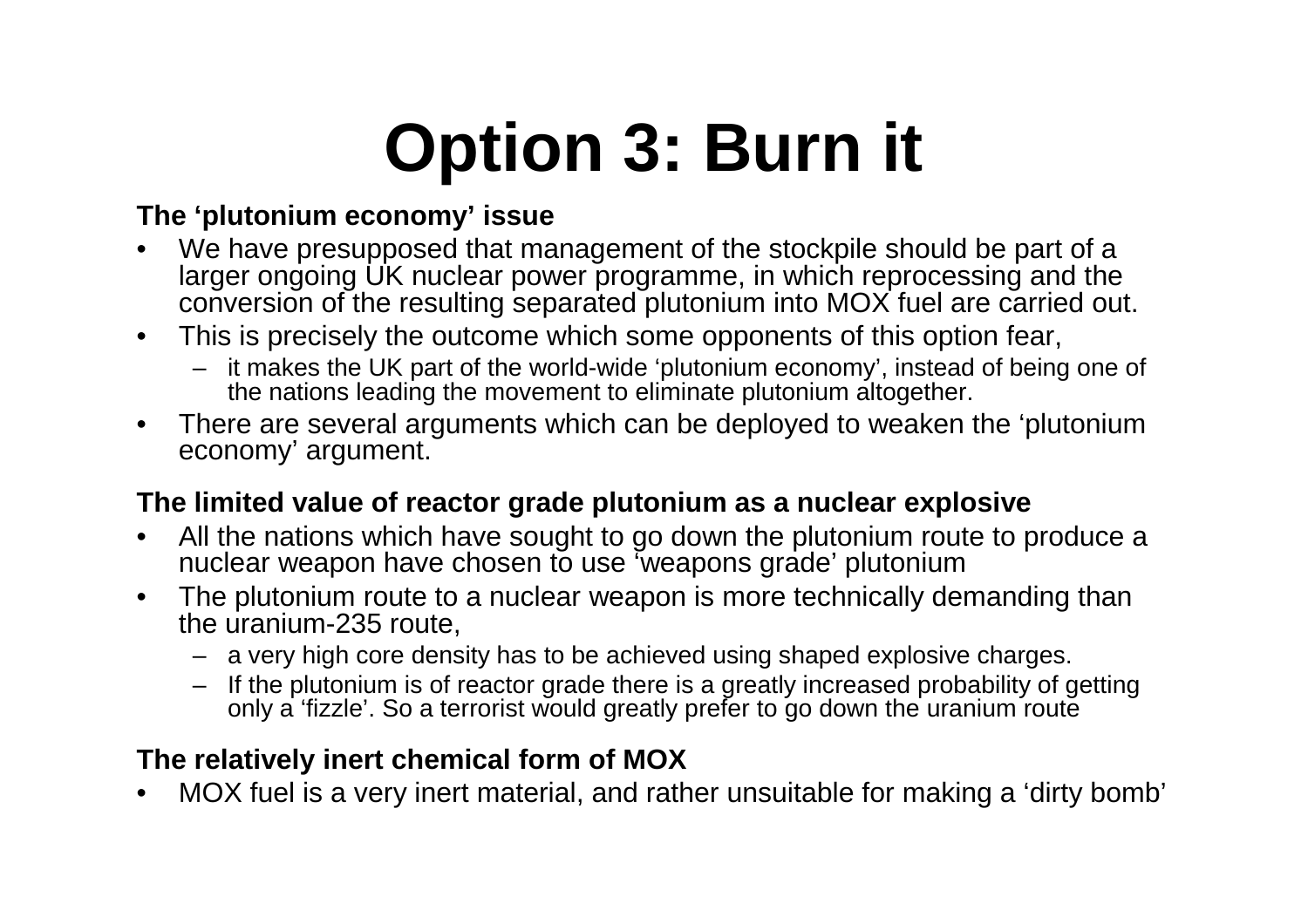#### **Commentary on option 3 by devil's advocates:**

#### **The americium in-growth problem**

 $\bullet$  The more americium there is in the plutonium feedstock, the more expensive it becomes to shield the operators of the MOX plant and the reactor.

#### **Uncertainties and costs of SMP reconstruction**

- The wall of silence surrounding the SMP plant makes it difficult for an outsider to  $\bullet$ have an informed view on the likely cost of getting its output up to 120 tons/year.
	- Publishing the 2006 Arthur D Little review in its full form would be helpful, since almost all the relevant technical and cost information has been 'redacted' out.

#### **Uncertainties over availability/ economic performance of MOX-burning reactors**

- It is not certain that it would be cost-effective to convert Sizewell B to burn MOX $\bullet$
- none of the potential operators of the 'new build' reactors in the UK have committed  $\bullet$ to making them capable of burning MOX.
- Although France is burning MOX, the economics of this are not very clear

#### **Comparative costs of options 2 and 3**

- It would be helpful if the NDA would published the commercial calculations, and the  $\bullet$ technical and economic assumptions underlying the ERM report.
	- It may be premature to base policy on that report.

#### **The 'plutonium economy' argument**

 The case made against the 'plutonium economy' arguments is rather overstated •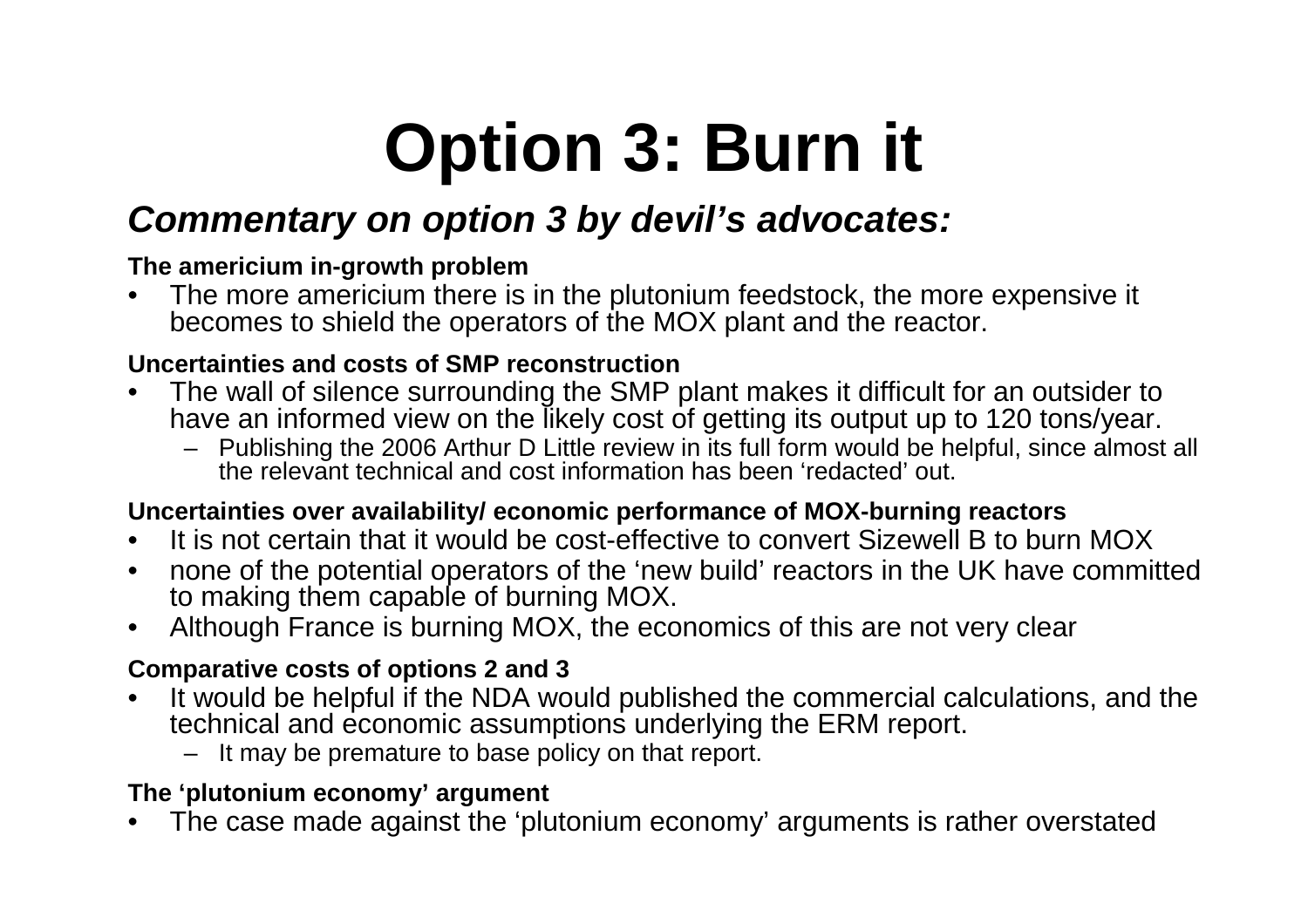- $\bullet$  We had hoped that this study would develop each of three options up to the point where we could recommend a preferred best strategy.
	- Sadly, we have been unable to do that, because too much of the required information is not in the public domain.
- $\bullet$  This is partly for **security** reasons, and partly for **commercial** reasons.
	- But it is difficult to resist the conclusion that it is partly because publication would draw attention to **failures** in HMG and public/private sector management.
		- The history of the UK nuclear programme is rather full of expensive mistakes
		- It has been rather too easy to invoke commercial or security considerations to conceal technical, commercial and political mis-judgements.
		- We hope that this report will assist in the process of achieving greater openness in future.
- • It is likely that the eventual solution will involve a **mixture** of two, or very possibly all three options.
	- Primarily because of the timescales involved.
	- – Neither option 2 nor 3 can be implemented in full very quickly –
		- option 2 requires the creation of a UK repository for nuclear wastes (with NIMBY delays)
		- option 3 involves putting right the technical failures of the past decade in the establishment of a reliable plant for the manufacture of MOX.
	- So in the short run, the UK has no alternative but to make option 1 work,
		- that is again difficult because of the inadequate protection of our existing plutonium stores against the latest manifestations of the terrorist threat.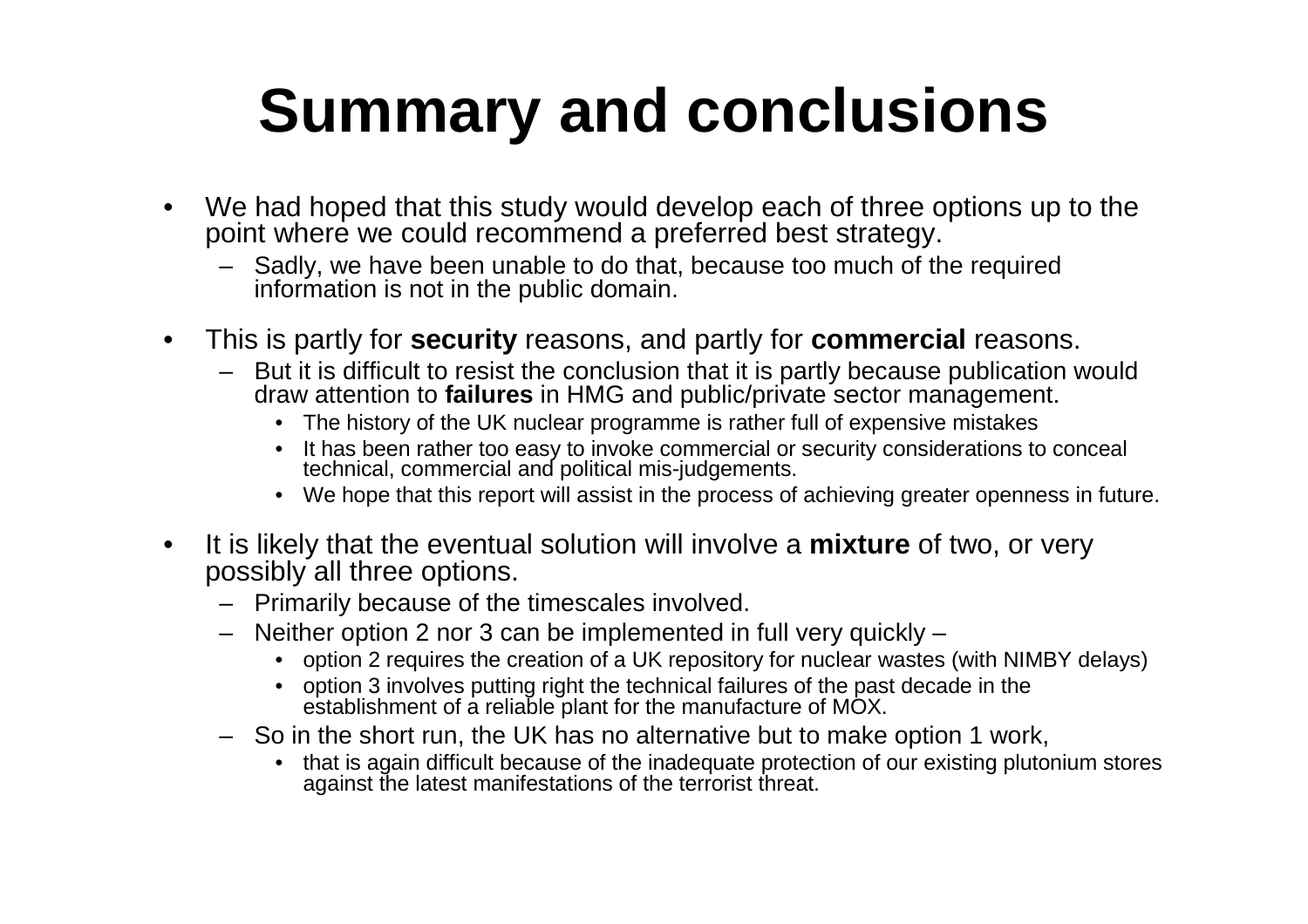### **The case for option 1** ('do nothing')

- $\bullet~$  This has been the *de facto* approach for two decades.
- Actions to cope with the evolving terrorist threat are generally being well managed.
- The key threats are theft of plutonium, or in crashing a large airliner onto the store.
- The measures taken to protect against theft are probably adequate.
- The counter-measures taken so far against an aircraft crash have not been publicised and may be insufficient,
	- – doing more would involve pouring large amounts of concrete, which takes time
	- – the alternative - shooting down civilian airliners which get within <sup>a</sup>'danger zone'- would require very rapid decision-taking, have an appalling human cost, and horrendous possibilities of error or misinformation.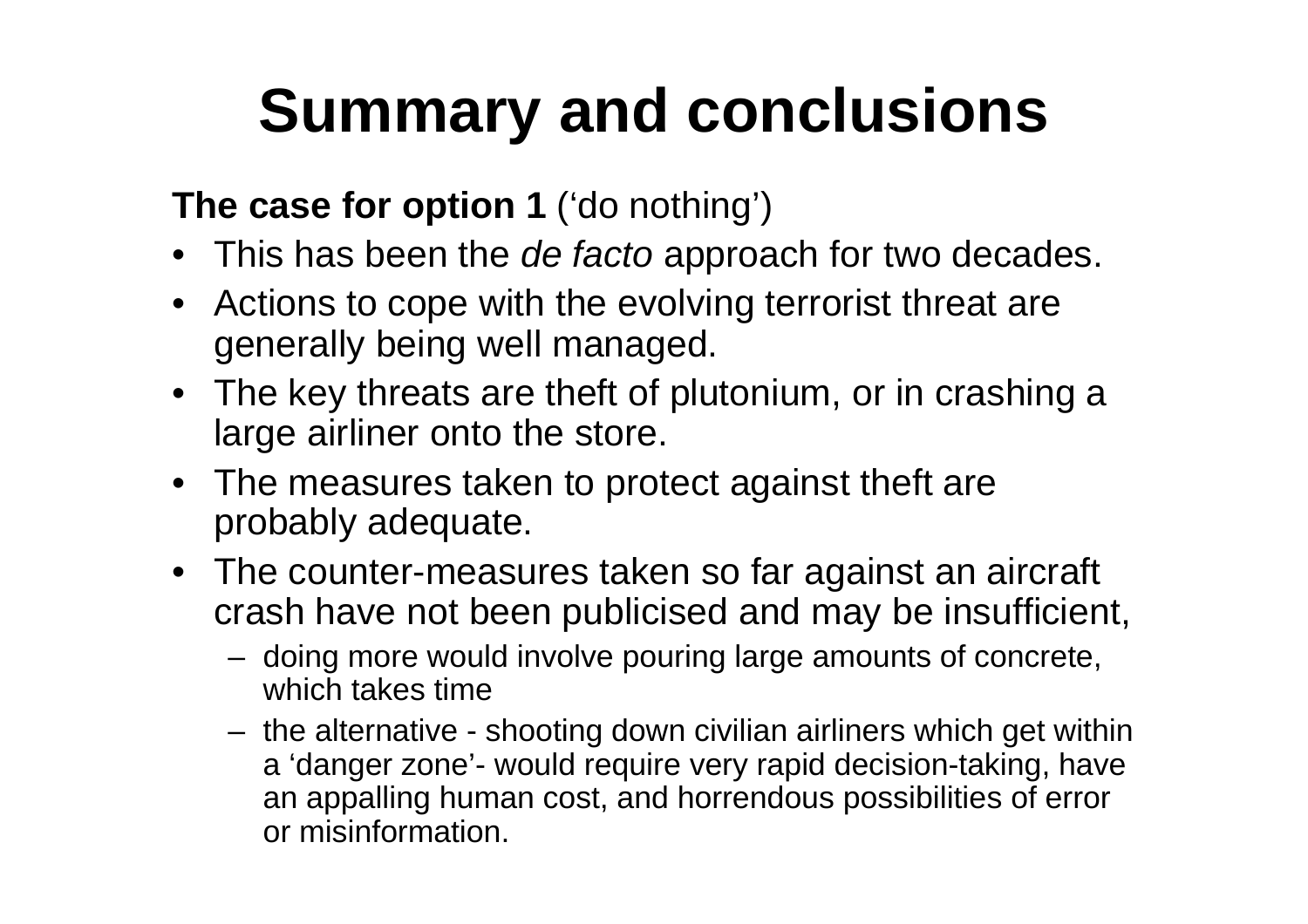### **The case for option 2** ('bury it')

- This option puts all the separated plutonium into a repository 500 m below the surface.
	- It would be difficult to access,
	- it could perhaps be made self-protecting by mixing it with highly radioactive material
- This will take a considerable time to implement, because the UK does not yet possess such a repository.
	- Given the history of delays in attempts to create one, the NDA is currently planning on the basis that it will take many years to reach agreement on a site, and construct a repository capable of accepting conditioned Pu.
- Work still needs to be done on selecting an appropriate wasteform.
	- However the experts seem agreed that this is a soluble problem.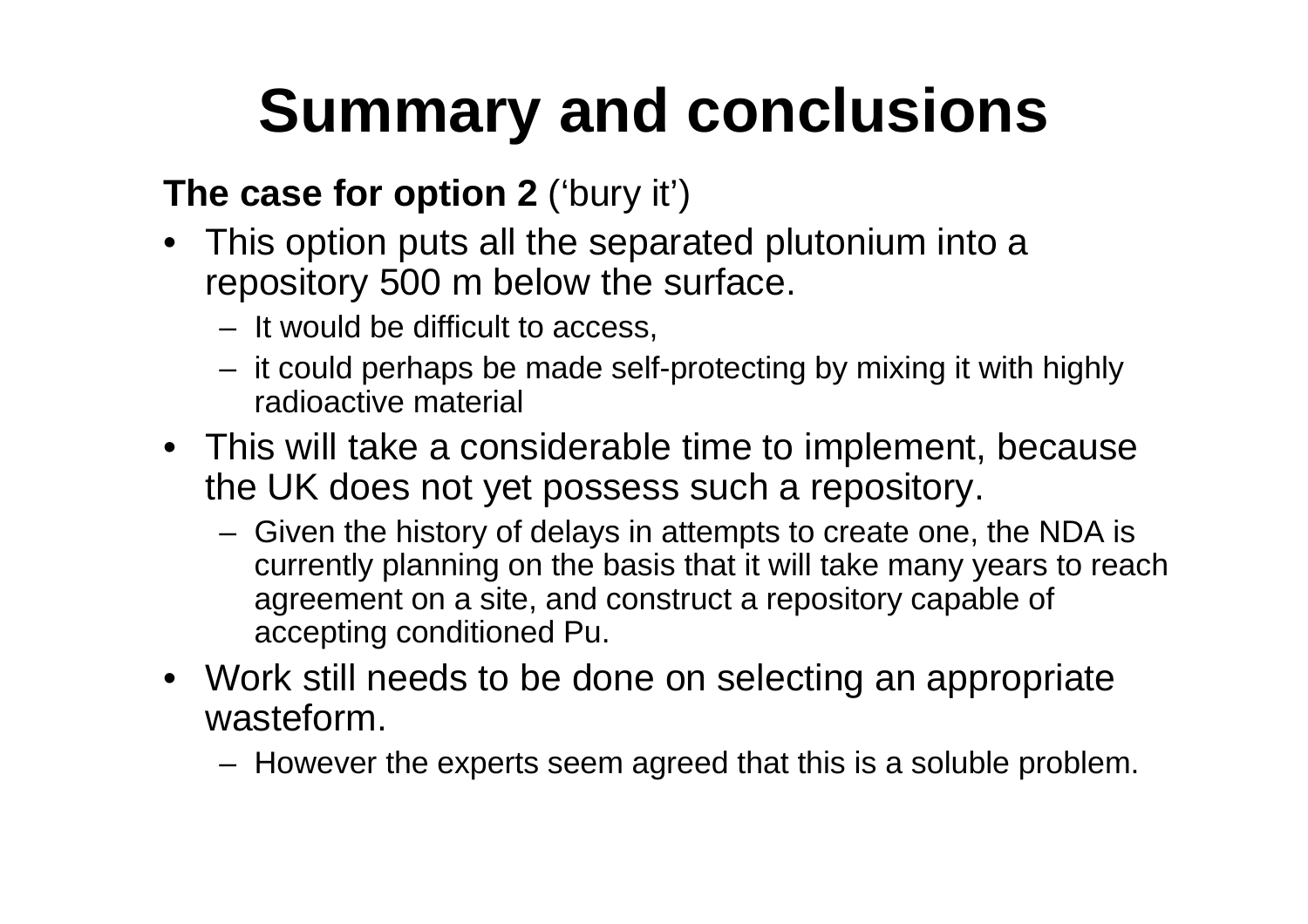### **The case for option 3** ('burn it')

- • If mankind is going to rely on nuclear energy, it will have to learn to use more than 1% of the energy in the uranium which it mines.
- • So the 'once-through' fuel cycle which many countries operate is going to have to be replaced by a cycle involving reprocessing
	- in the short-to-medium run using MOX fuel in thermal reactors
	- in the long run, using fast breeders or accelerators.
- Once that has been accepted, the plutonium in the UK stockpile becomes a major asset
	- it could generate electricity with a value of at least £27b.
- The cost of solving the problems facing THORP and SMP is relatively small. However there are difficulties:
	- The situation on SMP is scandalous.
		- A plant with a design throughput of 120 tons/year, which was fully constructed in 1996, is still only operating at ~2% of its design throughput, and is beset by technical problems.
		- Until the reasons for this are published it will be impossible to have an informed view about how best to remedy the situation;
	- The UK currently has no reactors capable of burning MOX, though Sizewell B could help, and the 'new build' reactors could be specified to burn MOX.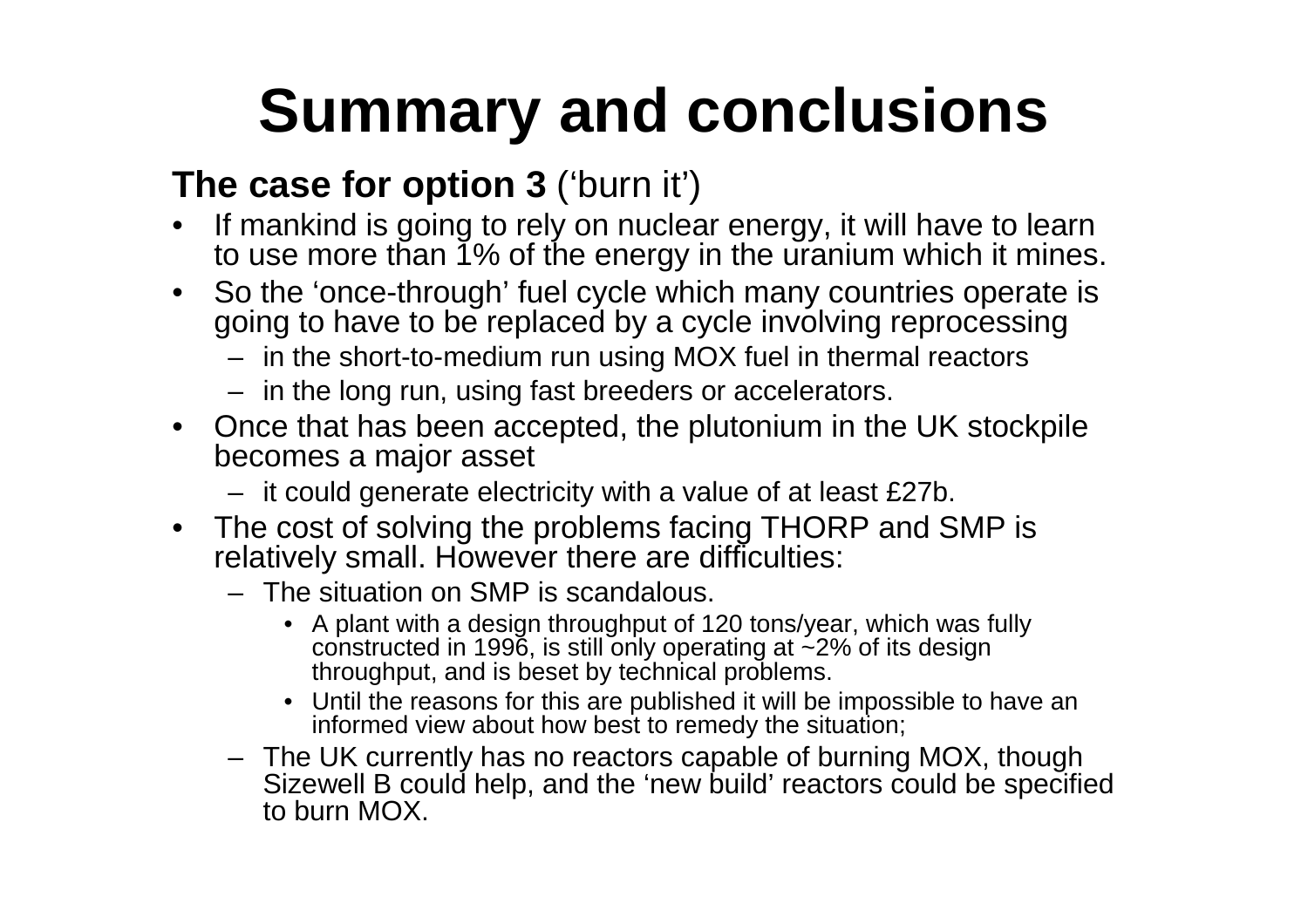#### **Deciding between the three options**

- Economic considerations may well prove decisive
	- but it is still far from clear which of the options (or what combination of them) will eventually win in strictly financial terms.
	- The ERM study commissioned by the **NDA** has conclusions that are rather **supportive of option 3**.
		- However their technical assumptions and economic calculations have not yet been published, so it is not easy to validate them. More work remains to be done in this area.
- The UK economic calculation is, by its nature, different from that elsewhere in the world
	- We have made very considerable investments in the reprocessing route, which must now be regarded as **sunk costs**.
	- This can operate to our benefit